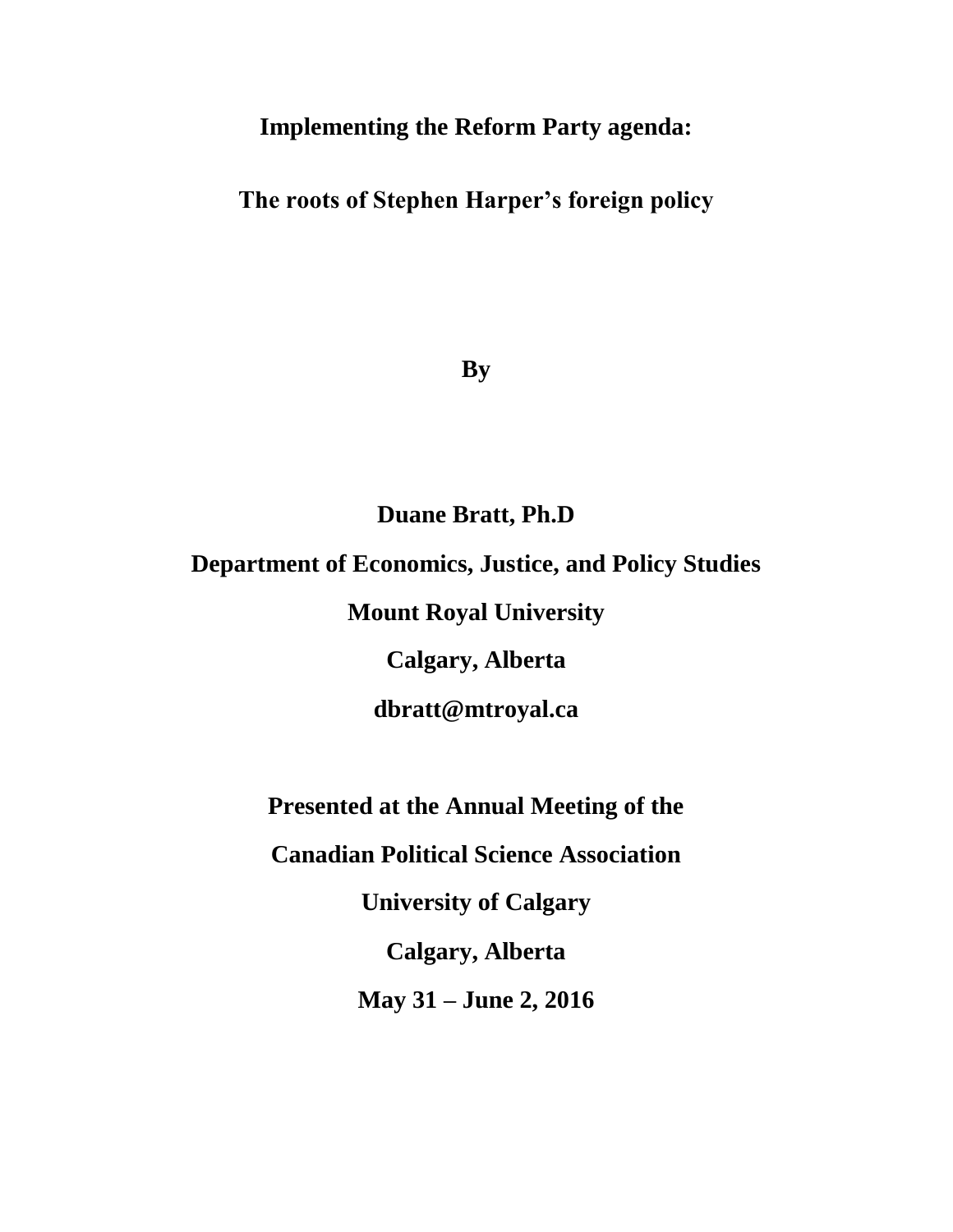## **Abstract**

This paper examines the role of the Reform Party in the foreign policy of the Stephen Harper government. Through a comprehensive analysis of various Reform party documents, called, "Blue Books" from the 1980s and 1990s, this paper assesses the degree to which the Harper government has implemented these policy proposals in its foreign policy (foreign affairs, international trade, defence, foreign aid, and immigration). It shows that, to a surprising degree, many of these Reform Party foreign policy proposals have been implemented. An evaluation of the ten year record of the Harper government showed that of the 32 priorities identified in the Blue Books, 16 were achieved, two were attempted, 14 were avoided, and two were not applicable. It also shows that the Reform Party had a greater degree of influence over foreign policy than it did over domestic policy during the ten year period of the Harper government.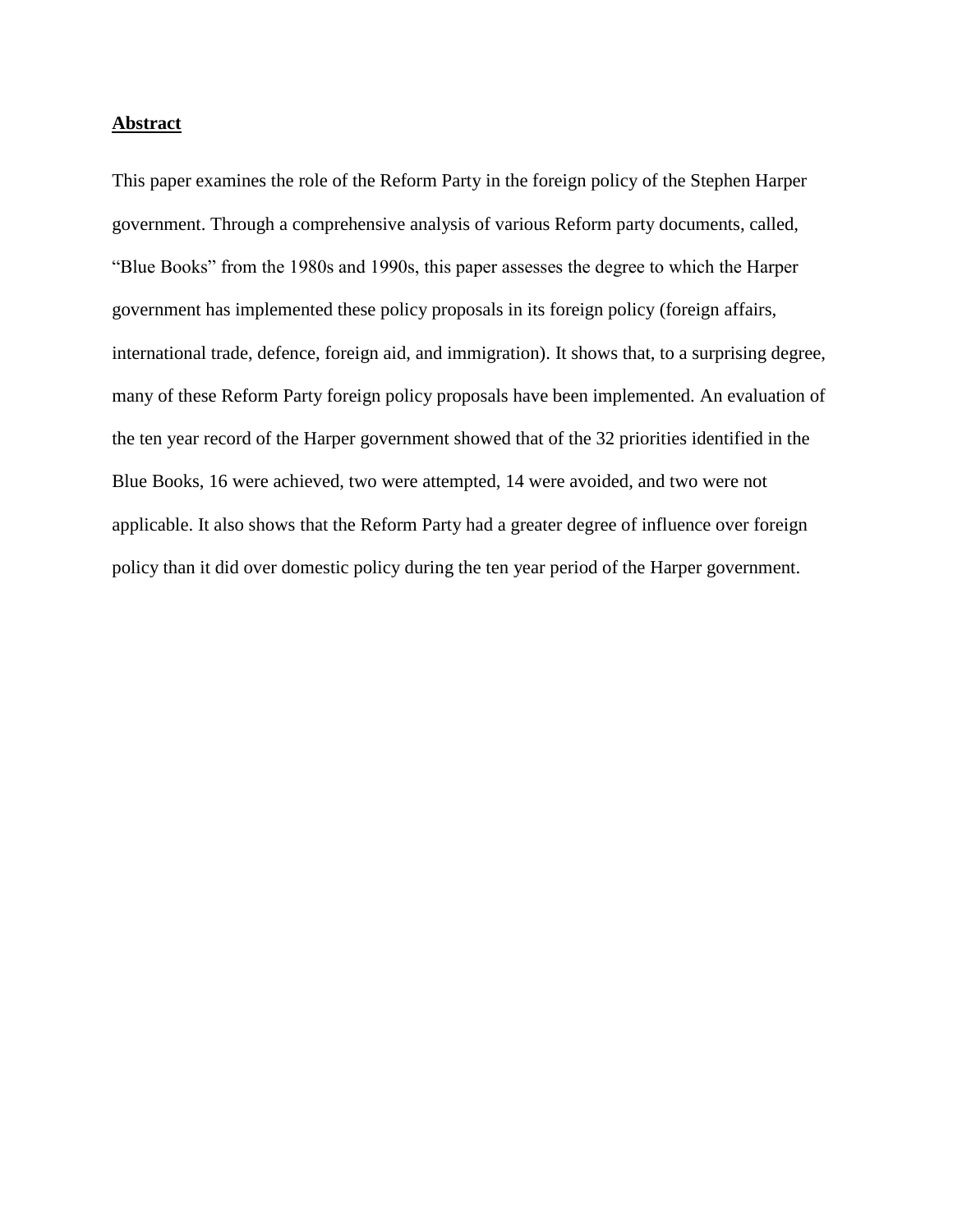## **Introduction**

 $\overline{a}$ 

Stephen Harper was Prime Minister from January 2006 to October 2015. In that time, his government altered, or attempted to alter, many traditional aspects of Canadian foreign policy. Some of the key foreign policy changes initiated by the Harper government included a retreat on multilateralism,<sup>1</sup> abandoning diplomacy by severing relations with Iran and expelling Russian diplomats, changing the structure of delivery of foreign assistance, disengaging from international environmental concerns by withdrawing from the Kyoto Protocol and the UN Convention to Combat Desertification, pursuing a much more strident pro-Israel stance, participating in a non-UN sanctioned war against the Islamic State of Iraq and Syria (ISIS), and attempting to reverse (and then re-reverse) the course of bilateral relations with China<sup>2</sup>. The purpose of this paper is not to judge the wisdom of these changes, but to try and explain them.

It is possible to explain these changes to Canada's foreign policy through each of the traditional levels of analysis: the changing international environment, the changing resources and power of the Canadian state, or even Harper's individual background. This paper tries to explain these foreign policy changes by focusing on the state level of analysis and adding a bit of the individual level. The state level aspect is the principles and priorities articulated by the old Reform Party of Canada (1987-2000) and the individual level aspect is Harper's role as a founding member and leading figure within the Reform Party. In addition to this primary

<sup>&</sup>lt;sup>1</sup> Tom Keating, "The Twilight of Multilateralism in Canadian Foreign Policy?" in Duane Bratt and Christopher J. Kukucha, eds., *Readings in Canadian Foreign Policy: Classic Debates and New Ideas*, 3rd Edition (Don Mills, ON: Oxford University Press, 2014), 55-67.

<sup>&</sup>lt;sup>2</sup> Kim Richard Nossal and Leah Sarson, "About Face: Explaining Changes in Canada's China Policy, 2006-2012," *Journal of Canadian Foreign Policy* 20/2 (2014), 146-162.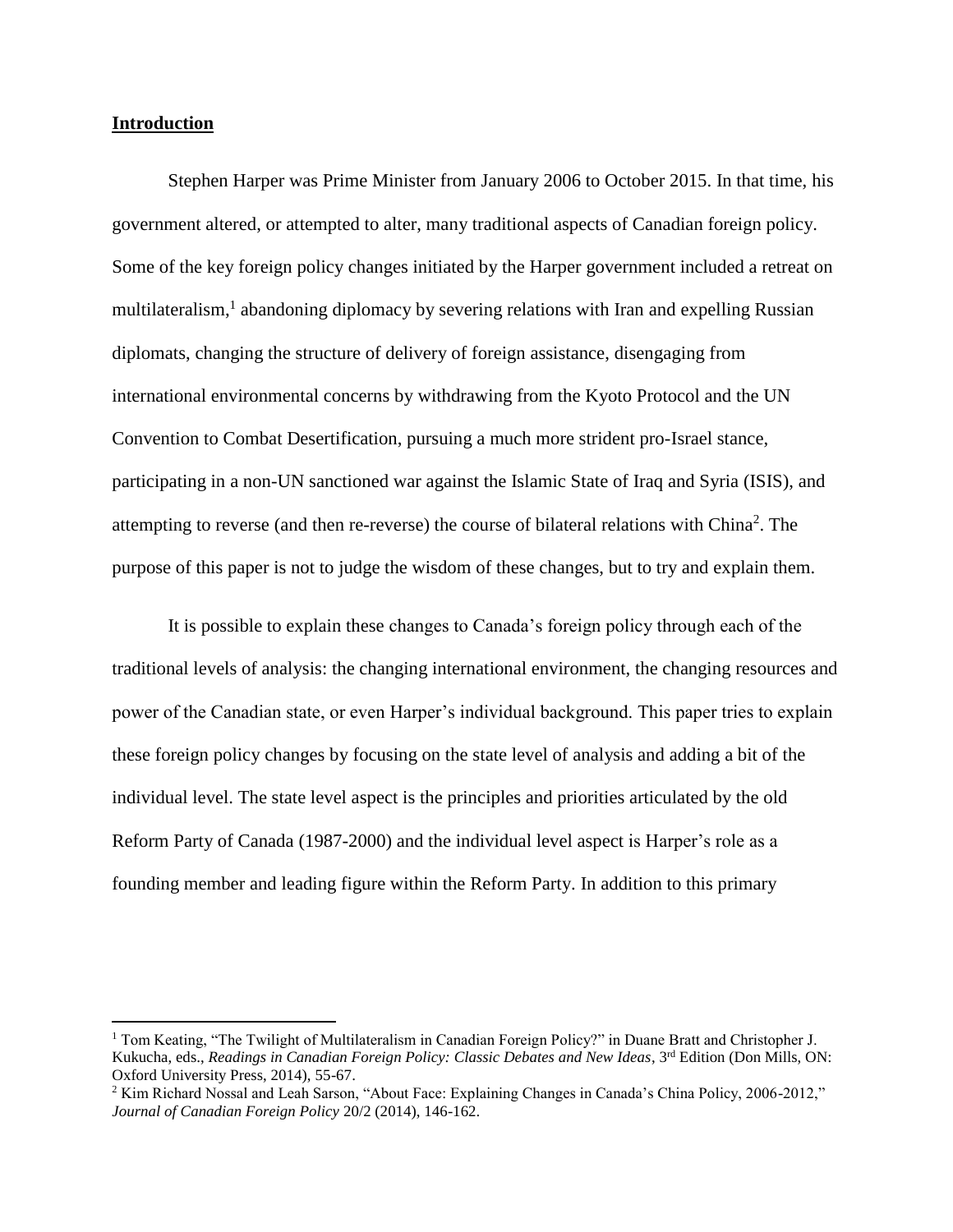argument, this paper makes a secondary argument. The Reform Party influence on the Harper government was much stronger on foreign policy than it was on domestic policy.

### **Reform Party**

The roots of the Harper government, especially Stephen Harper himself, go back to the formation of the Reform Party, which broke away from the Progressive Conservatives (PCs) in the late 1980s. Many Western Canadians had supported the Progressive Conservatives for years when they were in opposition to the Liberal Party of Pierre Trudeau. There was great optimism when Brian Mulroney led the Progressive Conservatives to a smashing majority government in 1984. But that optimism quickly became disappointment as Mulroney continued an agenda that seemed to favour central Canada and liberal ideology. This can be seen through continued deficit spending, the fixation on Quebec through the Meech Lake Accord, and other policies. But the straw that broke the camel's back was the 1986 decision to award a multi-million dollar maintenance contract for Canada's new CF-18 fleet to Montreal-based Canadair even through Winnipeg-based Bristol Aerospace had the lower bid. The Reform Party had its founding assembly in May 1987 in Vancouver with the slogan "The West Wants In!"

The Reform Party contested its first election in 1988, but it did not win a seat. Even though there was growing unease with the Mulroney government, the 1988 election was largely fought on the issue of free trade with the United States; a policy idea that Reformers also strongly supported. Therefore, Western Canadians, as they had done for decades, continued to elect Progressive Conservatives in large numbers to ensure that the free trade agreement was achieved.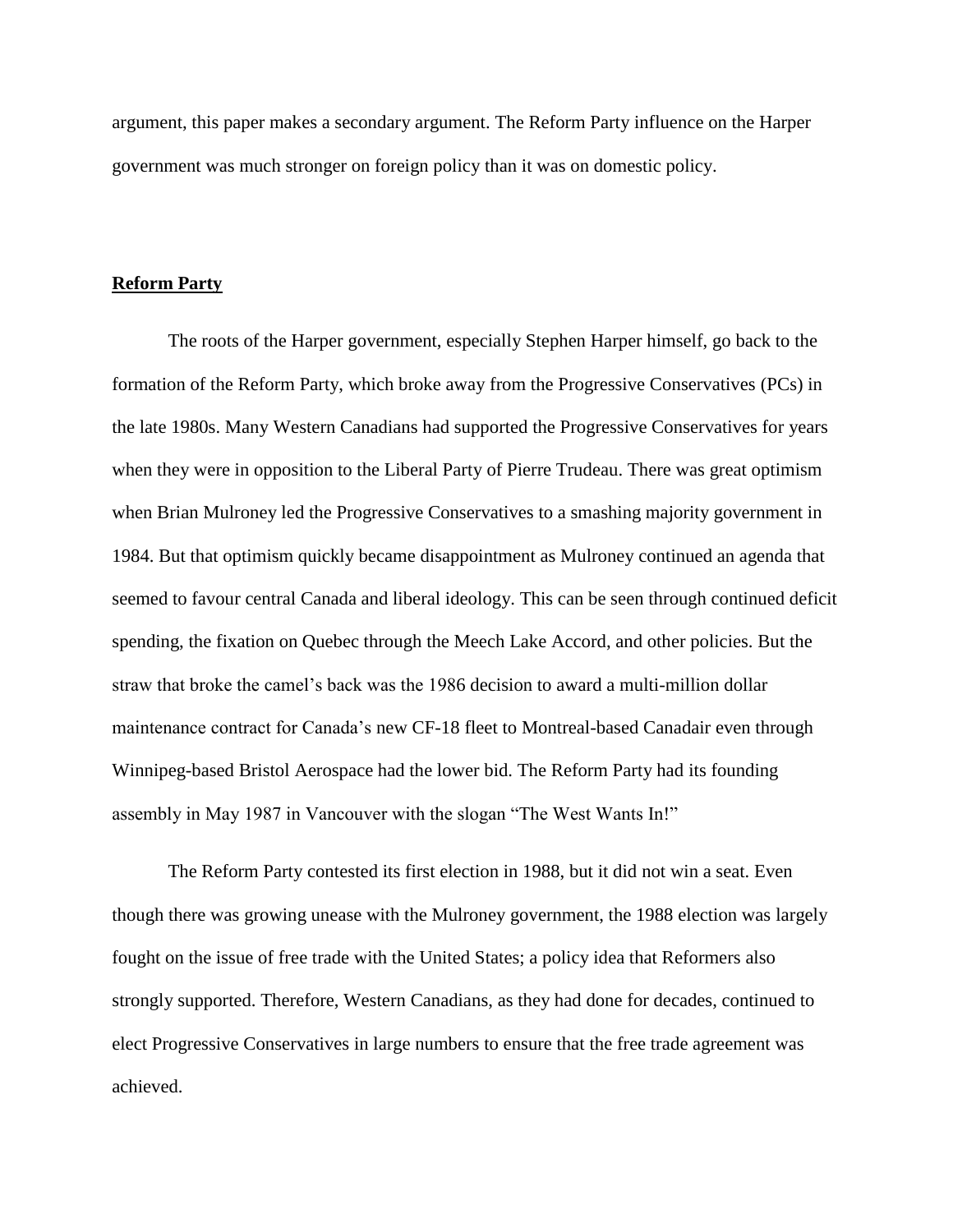The Reform Party won its first seat in Parliament through a by-election in Alberta in 1989. Then they had their big breakthrough in the 1993 election by winning 52 seats. This made them the third largest party in Parliament behind the governing Liberal Party and the new official opposition, the separatist Bloc Québecois. More significantly, it became the dominant party in Western Canada holding 46/56 seats in British Columbia and Alberta alone. The PCs had won back to back majority governments under Brian Mulroney in the 1980s that was built upon a base of western conservatives and soft Quebec nationalists. But the PCs were splintered into three different parties (Reform Party, BQ, and a rump PC Party) and were decimated in the 1993 election, winning only two seats. The PCs would recover, slightly, in the elections of 1997 and 2000, but would never win more than 20 seats. For its part, the Reform Party became the official opposition in the 1997 election after winning additional seats in the remaining two western provinces of Saskatchewan and Manitoba, but it did not win any seats in the rest of Canada. It tried to broaden its western base by changing the party name from Reform to Canadian Alliance and changing leaders from founder Preston Manning to a younger, bilingual, and charismatic Stockwell Day. But in the 2000 election, the Canadian Alliance remained the official opposition to the governing Liberals and were still a largely western party, holding only 2 seats in Ontario and shut out of Quebec and Atlantic Canada. Finally, in 2003, after years of vote splitting that saw the Liberals win three straight majority governments, the Canadian Alliance merged with the Progressive Conservatives to form a renewed Conservative Party of Canada. It was under this new party that Stephen Harper, who had been one of the founding members of the Reform Party and was one of its most prominent MPs from 1993-1997, came back into electoral politics and became leader of the CPC. In the 2004 election, the CPC was able to bring the Liberals, now led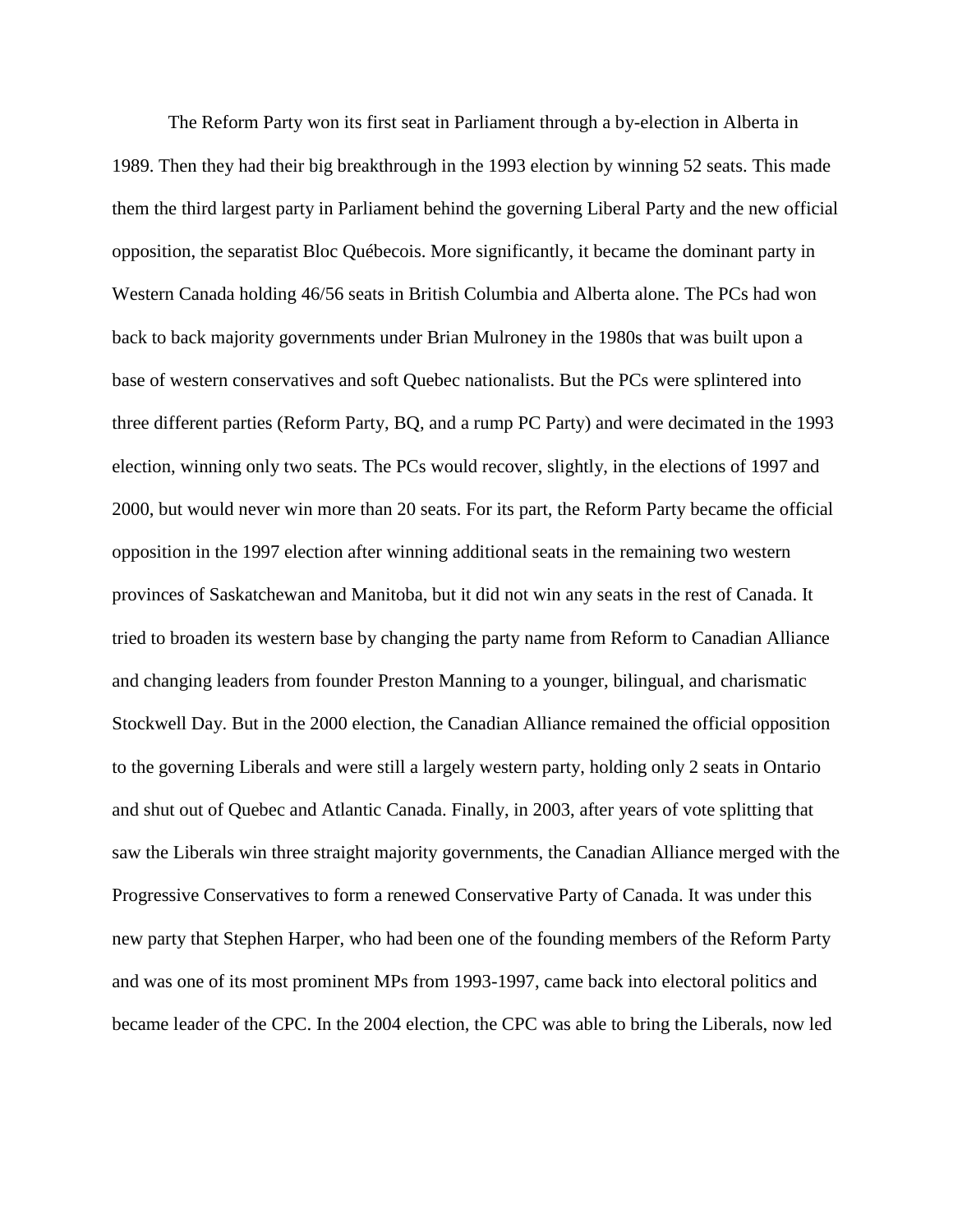by Paul Martin, down to a minority government. Finally, in January 2006, the CPC won an election and formed a minority government led by the new Prime Minister Stephen Harper.

Most accounts of the role of political parties in Canadian foreign policy see the CPC as being part of the tradition of previous PC governments such as those led by Brian Mulroney and John Diefenbaker.<sup>3</sup> While there are indeed linkages in policies and personnel between the CPC and previous party incarnations, the Reform/Canadian Alliance Party was much more of a conscious break from that PC past and its legacy continues to impact current CPC policy. The Reform Party emerged as political outsiders. Not just geographically with their slogan "the West wants in," but also ideologically against the "Laurentian Consensus;"<sup>4</sup> the liberal elites from the Toronto-Ottawa-Montreal triangle that they believed ran both the Liberal and PC parties.

When the CPC first won power in 2006 there was a noticeable lack of expertise, or even interest, in Canadian foreign policy. Harper's focus, while as MP and later as head of the National Citizens Coalition interest group, had been on domestic issues: Constitutional issues, cutting taxes, and reducing the size of the government's debt/deficit. In his time as opposition leader, the only foreign policy issue that really galvanized Harper and the rest of the Canadian Alliance (successor to the Reform Party) was their open support of the 2003 war in Iraq which was at odds with the decision of Jean Chrétien to not participate. The 2005-6 campaign, like most Canadian elections, was dominated by domestic concerns. In fact, the CPC ran on five key priorities (accountability, cutting the GST, imposing mandatory minimum sentencing for gun-

<sup>3</sup> See Brian Bow and David Black, "Does politics stop at the water's edge in Canada? Party and partisanship in Canadian foreign policy," *International Journal* 59/1 (Winter 2008-9), 10 (n6).

<sup>4</sup> Darrell Bricker and John Ibbitson, *The Big Shift: The Seismic Change in Canadian Politics, Business, and Culture and What it Means for Our Future* (Toronto: Harper Collins, 2013). For a foreign policy application of the Conservative challenge to the Laurentian Consensus see John Ibbitson, "The Big Break: The Conservative Transformation of Canada's Foreign Policy," *CIGI Papers* 29 (April 2014).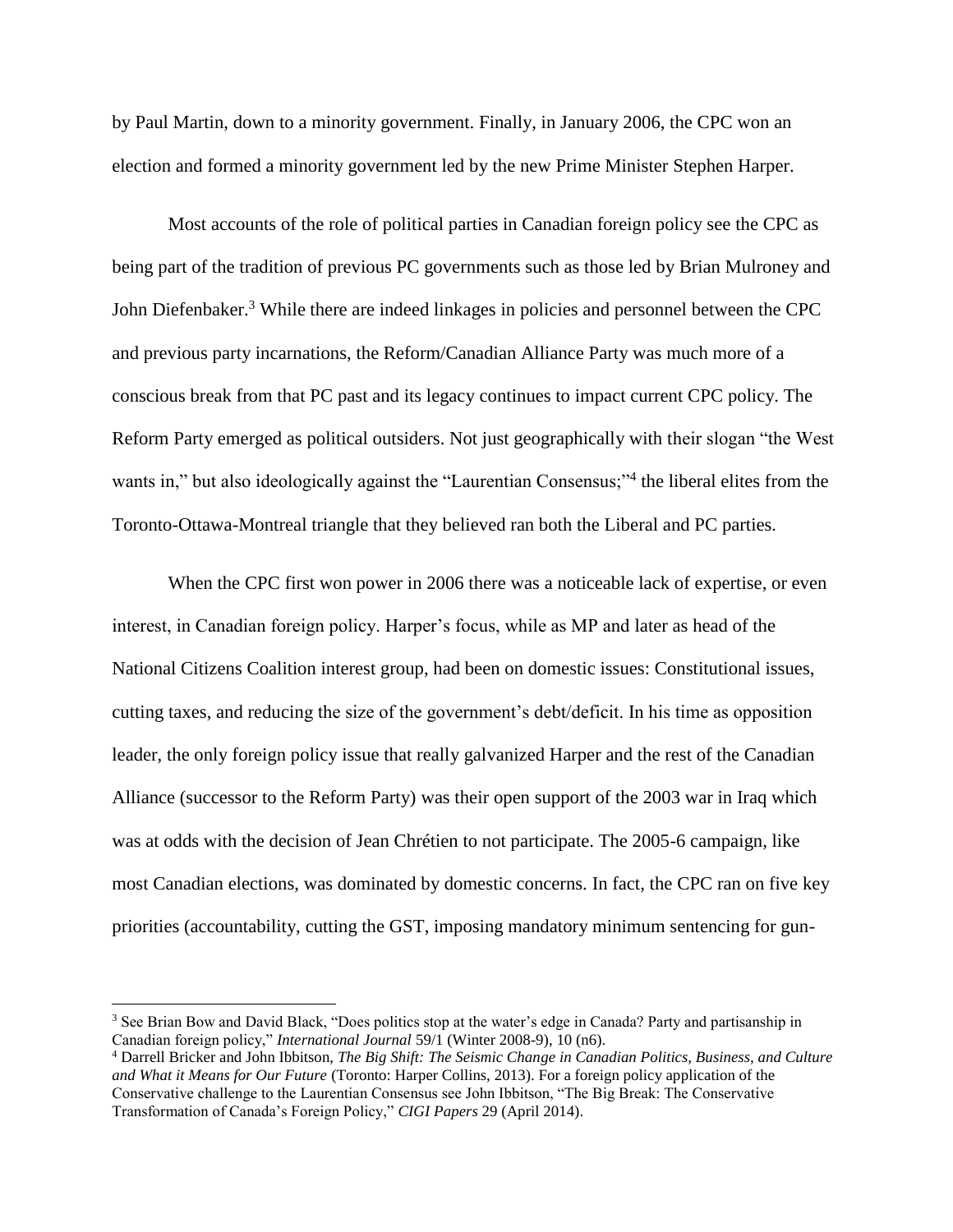related crime, child care tax credit, and reducing health care wait times) none of which said anything about foreign policy. In addition, there was little foreign policy experience, knowledge, or even interest within the CPC caucus. This inexperience was compounded by the fact that the new Harper government mistrusted a foreign service that they believed had helped perpetuate the foreign policies of the Liberals and PC governments. There was, accordingly, a strong desire for the CPC to differentiate themselves from its predecessors in all respects including foreign policy. One basis for that foreign policy differentiation would come from the policy recommendations that the old Reform Party had made in its Blue Books in the 1980s and 1990s.

### **Methodology**

 $\overline{a}$ 

To determine the impact of the Reform Party on the Harper government's foreign policy a two-step process was used. The first step was a content analysis of the Reform Party Blue Books from 1988-1999.<sup>5</sup> It identified all of the Canadian foreign policy priorities. These priorities were divided into the following categories: Foreign Affairs, International Trade, Defence, Foreign Aid, and Immigration. In total, there were 32 priorities identified in this analysis of the Reform Party Blue Books. The results of this survey are summarized in Table 1.

<sup>5</sup> Here is the list of documents: Reform Party of Canada, *Platform and Statement of Principles of the Reform Party of Canada* (1988); Reform Party of Canada, *Principles and Policies* (1990); Reform Party of Canada, *Principles and Policies* (1991), Reform Party of Canada, *Principles, Policies & Election Platform* (1993); Reform Party of Canada, *Principles and Policies: The Blue Book 1995* (1995); Reform Party of Canada, *1996-97 Principles and Policies of the Reform Party of Canada* (1996-97); Reform Party of Canada, *Principles and Policies of the Reform Party of Canada – 1999 – as authorized by Reform Party members: Assembly '98* (1999). All of these documents can be accessed at http://contentdm.ucalgary.ca/cdm4/document.php?CISOROOT=/reform&CISOPTR=2156&REC=7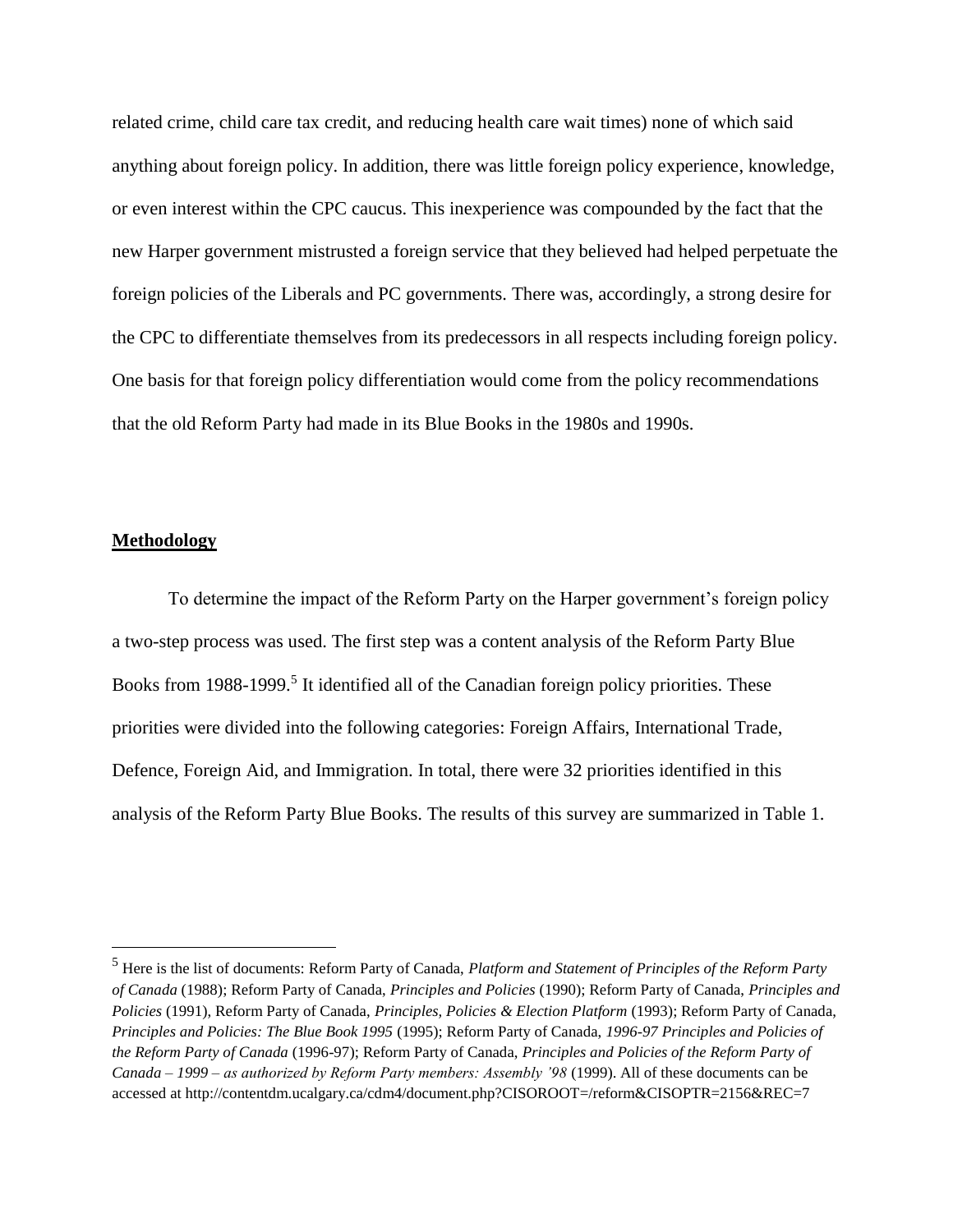## **TABLE 1**

## **List of Reform Party priorities for Canadian Foreign Policy (1988-1999)**

| Category             | <b>Item</b>                                      | <b>References</b> | <b>Total</b>   |
|----------------------|--------------------------------------------------|-------------------|----------------|
| Foreign              |                                                  |                   |                |
| <b>Affairs</b>       |                                                  |                   |                |
|                      | Values of Political Democracy, Economic          | 1988, 1990, 1991, | $\overline{7}$ |
|                      | Freedom, and Human Rights                        | 1993, 1995,       |                |
|                      |                                                  | 1996-97, 1999     |                |
|                      | Review participation in international            | 1996-97, 1999     | $\overline{2}$ |
|                      | organizations                                    |                   |                |
|                      | Identity and proposed position of all officials, | 1999              | 1              |
|                      | NGOs, individuals speaking for Canada at         |                   |                |
|                      | international or UN conferences be fully         |                   |                |
|                      | disclosed.                                       |                   |                |
|                      | All agreements and declarations from             | 1999              | 1              |
|                      | international or UN conferences must be ratified |                   |                |
|                      | by Parliament.                                   |                   |                |
| <b>International</b> |                                                  |                   |                |
| <b>Trade</b>         |                                                  |                   |                |
|                      | <b>Support CUSFTA</b>                            | 1988, 1990, 1991, | $\overline{4}$ |
|                      |                                                  | 1993              |                |
|                      | <b>Pursue Free Trade Agreements</b>              | 1993, 1995,       | $\overline{4}$ |
|                      |                                                  | 1996-97, 1999     |                |
|                      | <b>Remove Interprovincial Trade Barriers</b>     | 1988, 1990, 1991, | $\overline{7}$ |
|                      |                                                  | 1993, 1995,       |                |
|                      |                                                  | 1996-97, 1999     |                |
|                      | Amend CUSFTA/NAFTA to include Water              | 1993, 1995,       | 3              |
|                      | Protection                                       | 1996-97           |                |
|                      | Promote Trade with Pacific Rim Countries         | 1988, 1990, 1991, | $\overline{7}$ |
|                      |                                                  | 1993, 1995,       |                |
|                      |                                                  | 1996-97, 1999     |                |
|                      | Foreign investment policy that has 9 principles  | 1999              | 1              |
|                      | Privatize EDC                                    | 1999              | 1              |
| <b>Defence</b>       |                                                  |                   |                |
|                      | Well-Equipped Army, Navy, Air Force              | 1991, 1993, 1995, | 5              |
|                      |                                                  | 1996-97, 1999     |                |
|                      | Continue with NORAD/NATO                         | 1988, 1990, 1991, | $\overline{7}$ |
|                      |                                                  | 1993, 1995,       |                |
|                      |                                                  | 1996-97, 1999     |                |
|                      | Participate in International Peacekeeping        | 1991, 1993, 1995, | 4              |
|                      |                                                  | 1996-97           |                |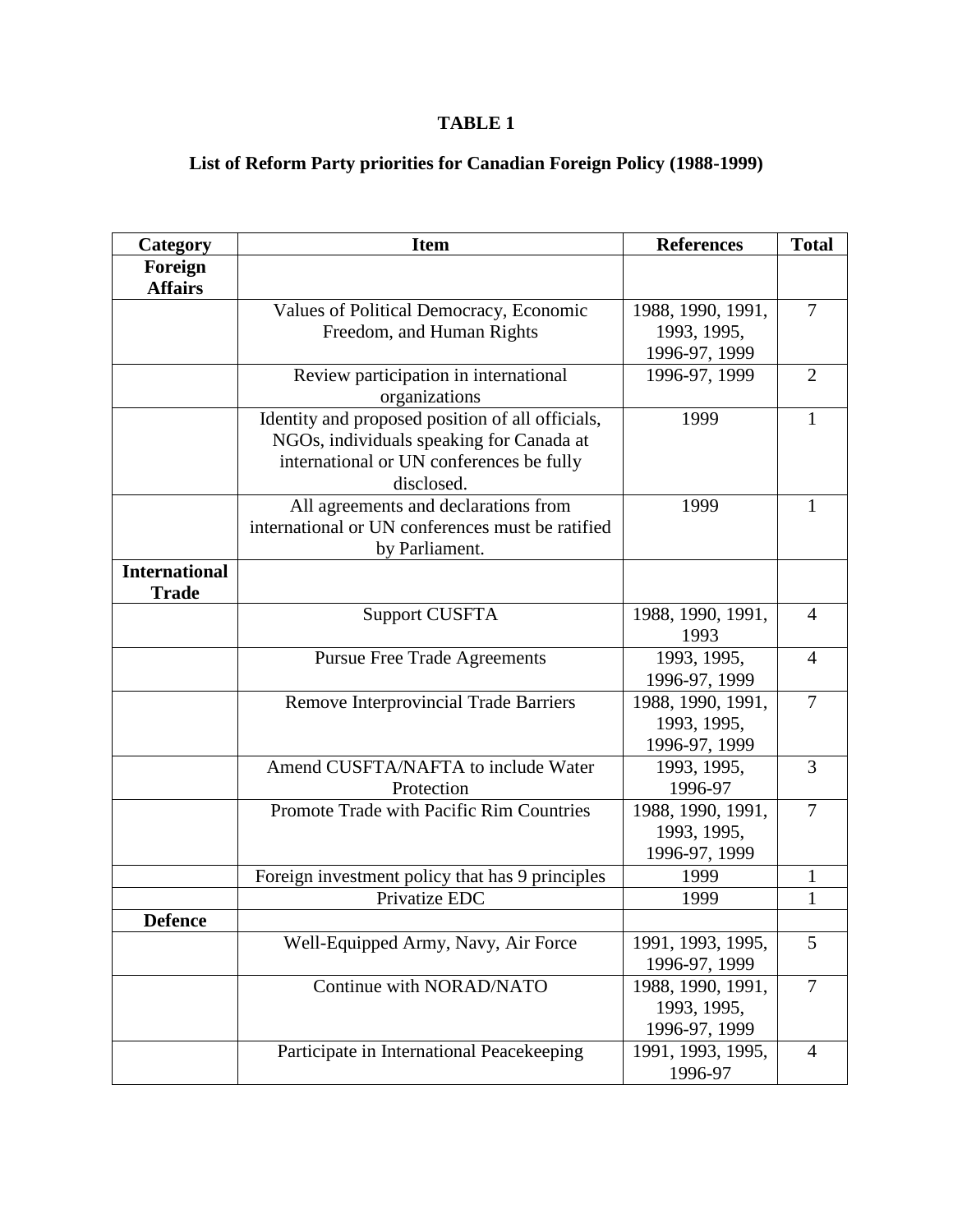|                    | Participation in International Stabilization efforts | 1999              | 1              |
|--------------------|------------------------------------------------------|-------------------|----------------|
|                    | with conditions (required capabilities/resources,    |                   |                |
|                    | mission parameters approved in advance,              |                   |                |
|                    | approved by Parliament)                              |                   |                |
|                    | Search and Rescue Capability                         | 1991, 1993, 1995, | 5              |
|                    |                                                      | 1996-97, 1999     |                |
|                    | <b>Natural Disaster Response</b>                     | 1991, 1993, 1995, | $\overline{4}$ |
|                    |                                                      | 1996-97           |                |
|                    | $Reserves = Regular Forces$                          | 1991, 1993, 1995, | 5              |
|                    |                                                      | 1996-97, 1999     |                |
|                    | Create an Inspector General who reports to Chief     | 1999              | 1              |
|                    | of Defence Staff and/or Minister of Defence          |                   |                |
|                    | Create a Commissioner of Veterans' Affairs           | 1999              | 1              |
|                    | (who must be a veteran) at the Deputy Minister       |                   |                |
|                    | level to work with Ministers of Defence and          |                   |                |
|                    | Veteran's Affairs on behalf of veterans.             |                   |                |
| <b>Foreign Aid</b> |                                                      |                   |                |
|                    | Reduction of Foreign Aid                             | 1995, 1996-97,    | 3              |
|                    |                                                      | 1999              |                |
|                    | Encourage Individuals and Private Organizations      | 1995, 1999        | $\overline{2}$ |
|                    | to supply foreign aid                                |                   |                |
|                    | Ban foreign aid to countries that supress human      | 1996-97, 1999     | $\overline{2}$ |
|                    | rights                                               |                   |                |
|                    | <b>Tied Aid</b>                                      | 1995              | 1              |
|                    | Create an aid effectiveness unit within CIDA         | 1999              | 1              |
|                    | <b>Restructure CIDA</b>                              | 1996-97, 1999     | $\overline{2}$ |
| Immigration        |                                                      |                   |                |
|                    | Immigration should be economic-based                 | 1988, 1990, 1991, | $\overline{7}$ |
|                    |                                                      | 1993, 1995,       |                |
|                    |                                                      | 1996-97, 1999     |                |
|                    | Genuine refugees should be welcomed; bogus           | 1988, 1990, 1991, | $\overline{7}$ |
|                    | claimants immediately deported                       | 1993, 1995,       |                |
|                    |                                                      | 1996-97, 1999     |                |
|                    | Restrictions on family class sponsorships to the     | 1988, 1990, 1991, | $\overline{7}$ |
|                    | immediate family                                     | 1993, 1995,       |                |
|                    |                                                      | 1996-97, 1999     |                |
|                    | Immigration should not be used to solve an           |                   | $\overline{7}$ |
|                    |                                                      | 1988, 1990, 1991, |                |
|                    | aging population                                     | 1993, 1995,       |                |
|                    |                                                      | 1996-97, 1999     |                |
|                    | Changes to immigration should require a              | 1988, 1990, 1991, | $\overline{7}$ |
|                    | referendum                                           | 1993, 1995,       |                |
|                    |                                                      | 1996-97, 1999     |                |
|                    | Immigration should not be based on race or           | 1988, 1990, 1991, | 7              |
|                    | creed                                                | 1993, 1995,       |                |
|                    |                                                      | 1996-97, 1999     |                |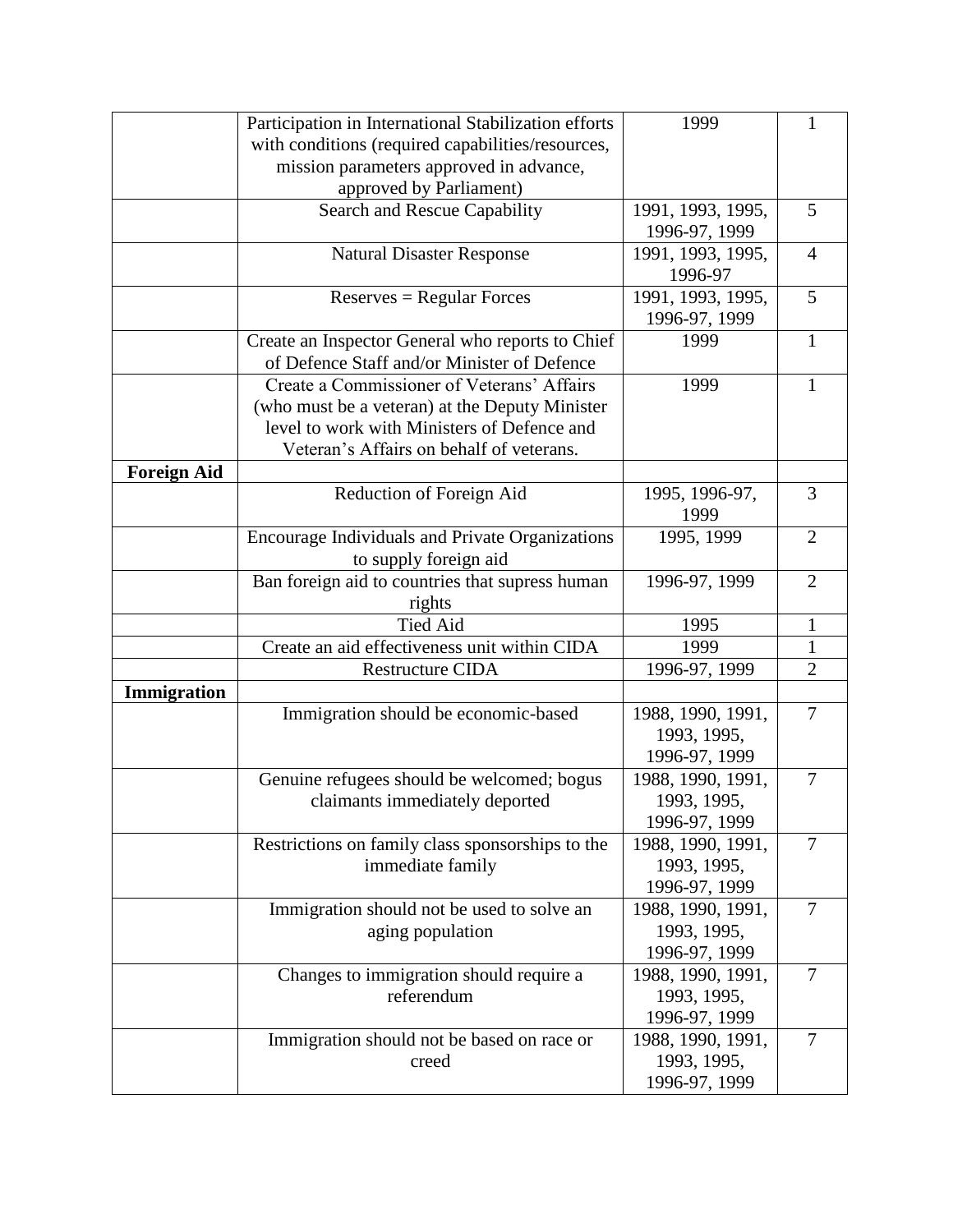| Immigration should be 150, 000 a year when | 1995, 1996-97, |  |
|--------------------------------------------|----------------|--|
| unemployment is above 10%. Increases in    | 1999           |  |
| immigration when below 10%.                |                |  |

What can be said about this survey of the Reform Party's interest and ideas on Canadian foreign policy? First, there was little on foreign policy in the very first blue book in 1988. In a 28 page booklet, there were only two short paragraphs on external affairs.<sup>6</sup> The first was a values statement:

Reformers affirm that Canada's conduct in foreign as well as domestic affairs should be guided by the values and principles of Canadians as embodied in a system of dynamic and constructive change – political democracy and economic freedom. We should uphold and promote this legacy of human rights and dignity for all mankind.

The second paragraph was a brief critique of the Mulroney and Trudeau governments:

We are concerned that, under the present Mulroney-Clark Government, Canada's role in international bodies is simply adjusting and fitting into the views of foreign governments rather than vigorously promoting Canadian values and Canadian interests. During the Trudeau era, Westerners became alarmed at the degree to which Canada had become distrusted by our natural allies and a hero to those governments with which Canadian values have little in common. In our view, the present Government has perpetuated this situation.

<sup>6</sup> Reform Party, *Platform and Statement of Principles* (1988), 25.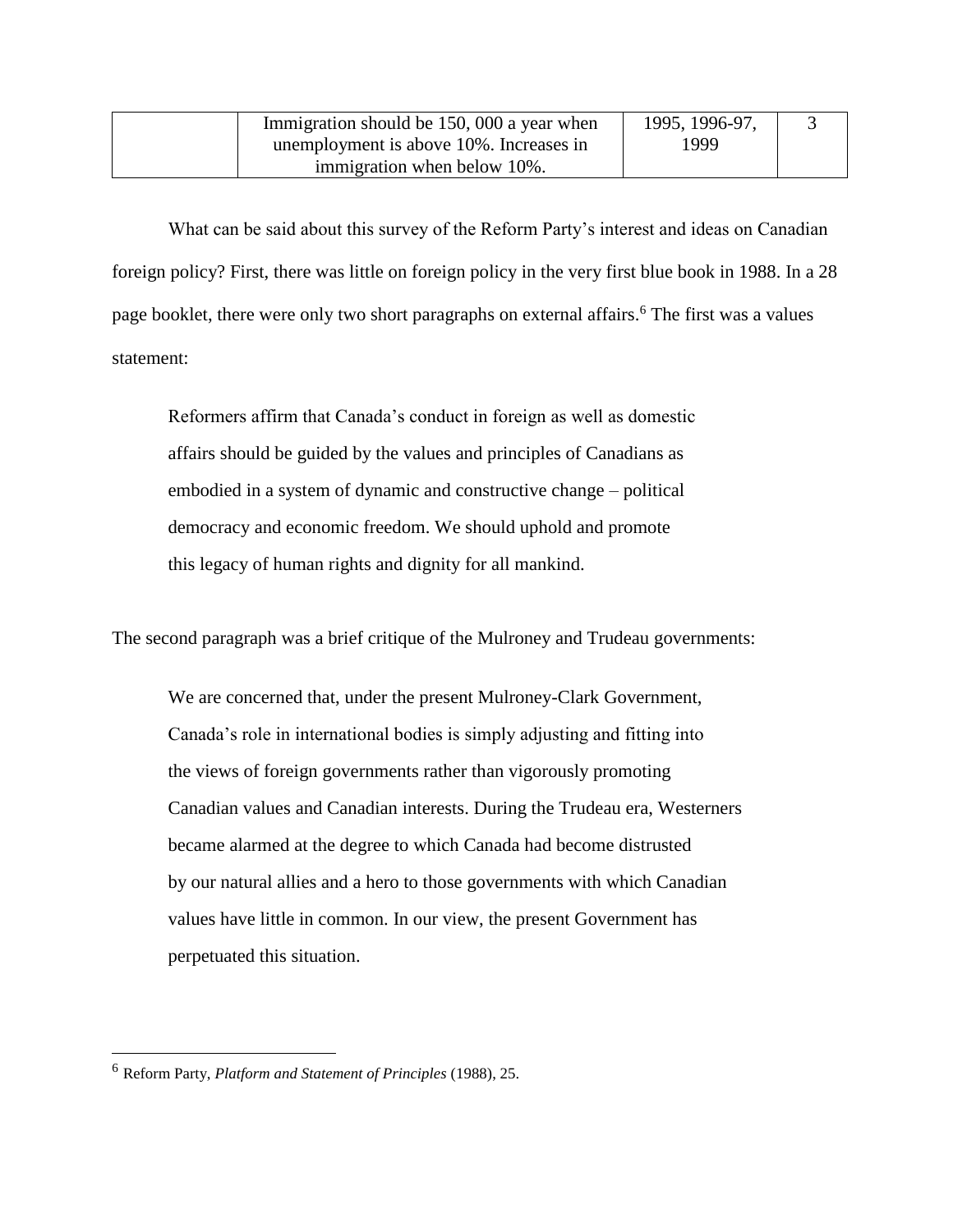There were some precise recommendations on trade, defence, and immigration in the 1988 Blue Book, but nothing on foreign aid. In total, there were only 11 foreign policy priorities established in the very first Reform Party Blue Book, and over half of them dealt solely with immigration. This was due to the fixation of the Reform Party on domestic matters as opposed to foreign policy. As a populist party they wanted more direct democracy (Parliamentary free votes, referendums, citizen initiatives, recall of MPs, etc). As a western based party, they wanted changes to the Senate upper house to make it elected, equal, and effective (Triple E Senate). Constitutionally, they were firmly opposed to granting special status for the province of Quebec, which had been a central piece of the Mulroney government's efforts at constitutional change through the Meech Lake and Charlottetown Accords. Fiscally, they wanted to eliminate the government's deficit and start paying down the debt. They also wanted to reduce the size and scope of government largely through cuts to social welfare policies and cultural support policies by ending official bilingualism and multiculturalism. The Reform Party also pledged to cut taxes and campaigned against the goods and services sales tax (GST) that was introduced in 1991. As a social conservative party, Reform wanted to end affirmative action programs, protect the nuclear family, prevent same-sex marriage, and have MPs vote their conscience on moral issues such as abortion. The Reform Party also pledged to be tough on crime through assisting victims of crime, establishing mandatory minimum sentencing requirements, toughening parole eligibility, reducing the age for young offenders to those between 10 and 15, protecting the rights of law abiding firearms users, and holding a referendum on capital punishment.

Second, there was an evolution over time on foreign policy matters as more items were added. For example, the 1988 Blue Book had 11 foreign policy priorities, but the 1999 version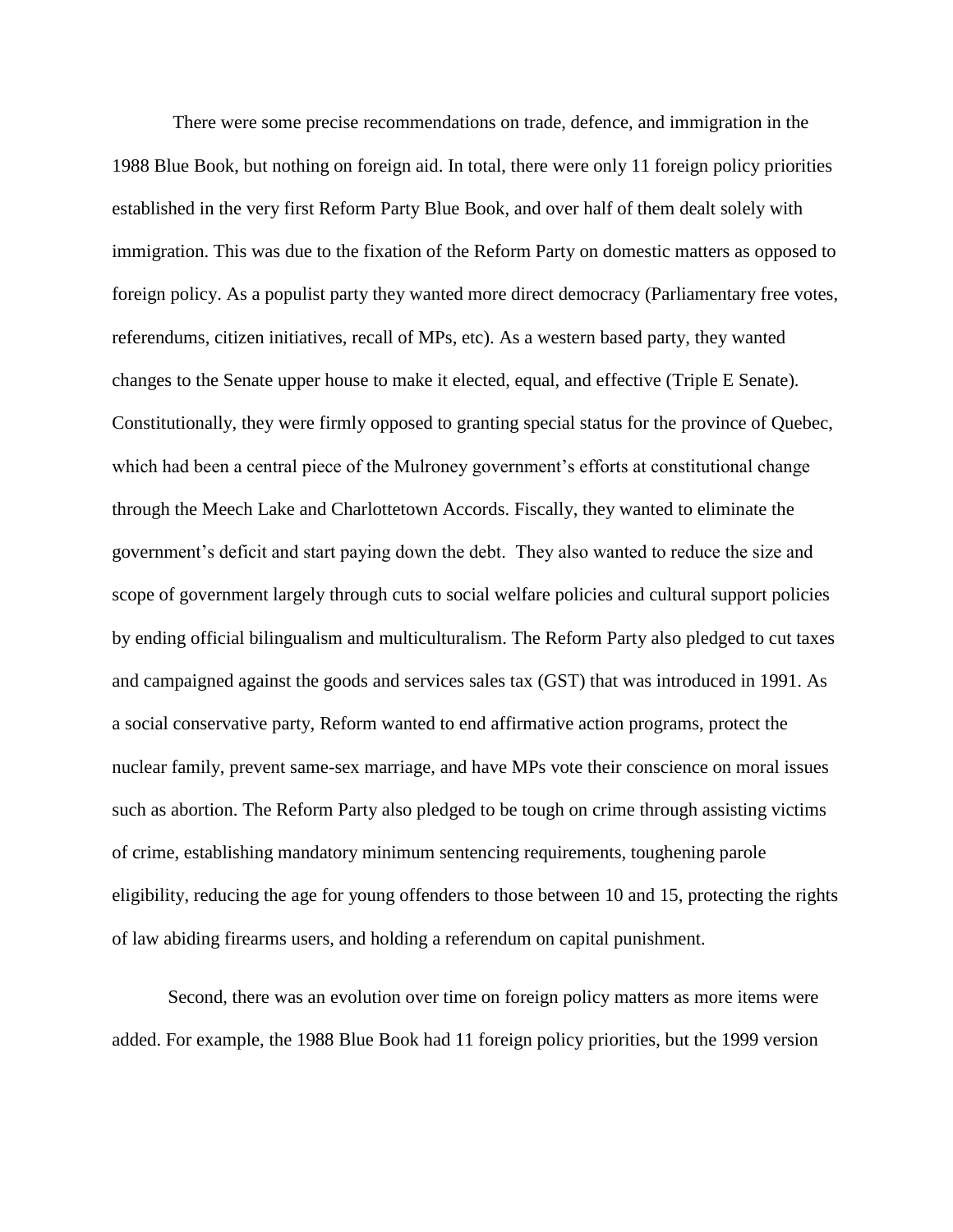had 28. In part, this was due to the increasing size of the Blue Books. While the 1988 Blue Book was 28 pages in length, the 1999 edition was 49 pages.

Third, not all priorities were listed in every Blue Book. Some priorities - such as identifying the values of Canadian foreign policy as political democracy, economic freedom, and human rights - were mentioned in all seven documents. But others – such as the support for the Canada-United States Free Trade Agreement (CUSFTA) – only occur at the beginning of the time period. This is because these priorities were implemented by the Chretien government and it would be redundant to keep endorsing it. Other priorities – such as calling for the privatization of Export Development Canada (EDC) - were only identified at the later stages of the time period. This occurred as the Reform Party's foreign policy thinking became more sophisticated and more components (such as investment policy) started to appear.

Why look at the Blue Books? First, these Blue Books represent a clear articulation of the Reform Party principles. Second, as a grassroots populist party it could be expected that many of these priorities would be implemented into policy once the Reform Party, or its successor party the Conservative Party of Canada, formed government.<sup>7</sup> Third, many of the people who were involved in the Reform Party took on key roles within Stephen Harper's government. This included cabinet ministers (Jason Kenney, Stockwell Day, Chuck Strahl, etc) and advisors (Ian Brodie, Tom Flanagan, etc). Finally, Stephen Harper held the position of chief policy officer in the early days of the Reform Party which meant that he helped take the policy proposals that emerged out of Reform Party conventions and place them in the Blue Books. As John Ibbitson

 $<sup>7</sup>$  For an excellent examination of the populist and conservative elements of the Reform Party see Tom Flanagan,</sup> Waiting for the Wave: The Reform Party and the Conservative Movement 2<sup>nd</sup> Edition (McGill-Queen's University Press: Montreal and Kingston, 2009).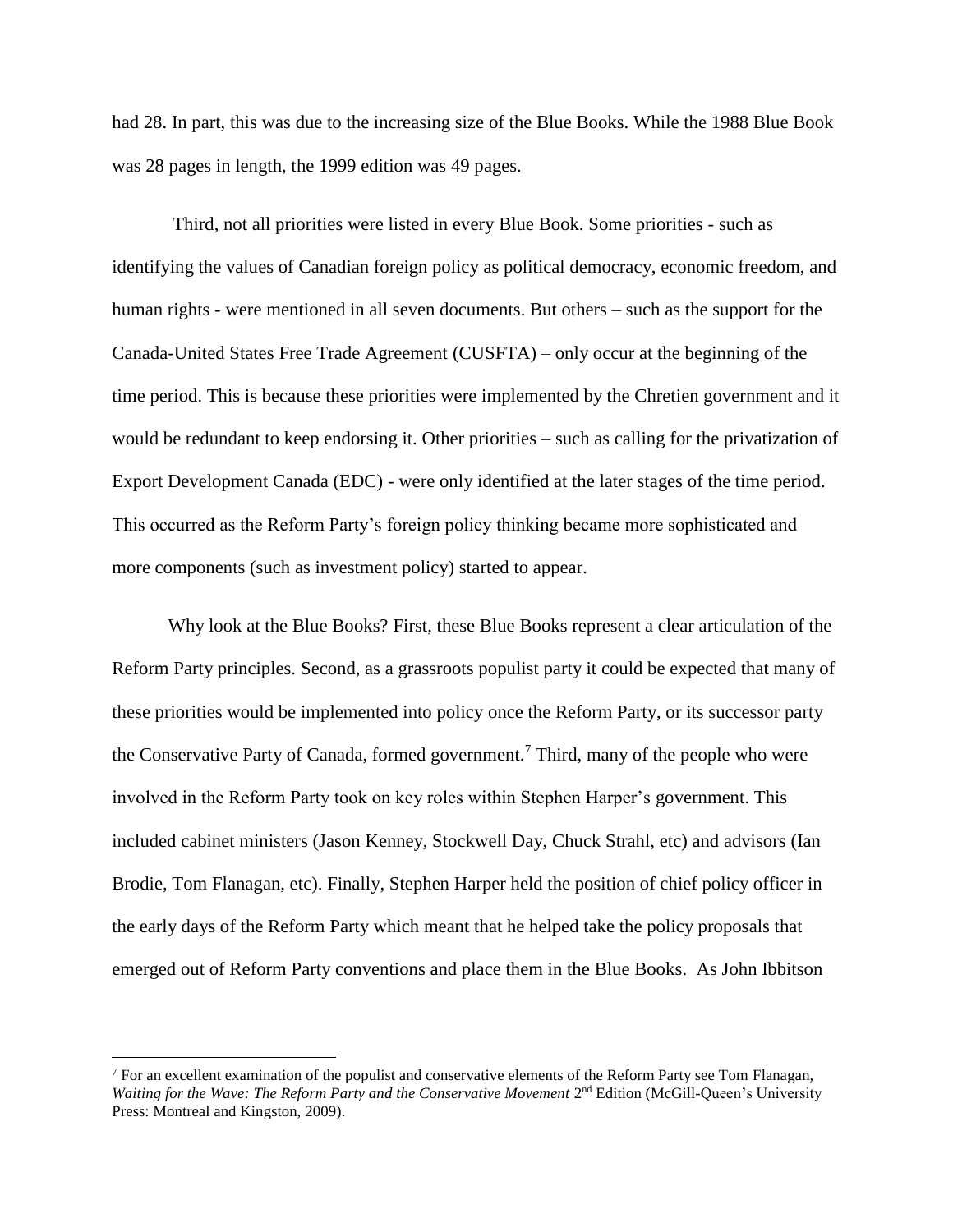noted, "Harper became the only person apart from [Reform Party leader Preston] Manning authorized to speak on behalf of the party."<sup>8</sup>

The second step was to measure the extent to which each of these foreign policy priorities were implemented. Four categories were constructed: achieved, attempted, avoided, and not applicable. A priority was judged "achieved" if the Harper government had implemented it. For example, the recommendation to restructure CIDA occurred in 2013 when the Harper government absorbed the agency within the new super department of Foreign Affairs, Trade, and Development (DFATD). A priority was scored as "attempted" if the Harper government had tried, but failed, to make the required change. For example, the Harper government did increase military funding to ensure a "well-equipped army, navy, air force" in the early years of its mandate. In 2005, the last year of Martin government, defence spending was \$16 billion. In Conservative Finance Minister Jim Flaherty's first budget in 2006, the CPC added another \$1.1 billion. But the financial crisis of 2008 led the Harper government, like previous Liberal and PC governments, to reduce defence spending. This meant that by 2015, the Harper government was only spending \$20 billion on the military. So there was an increase in military spending in raw terms, but when inflation is factored in, military spending remained roughly at the same level as it was under the Liberals.<sup>9</sup> The fiasco over replacing the aging CF-18 fighter jets with the F-35s also illustrated the Harper government's "attempt," but its inability to "achieve" this priority. A priority was scored as "avoided" if the priority was still relevant, but that the Harper government ignored trying to implement it. For example, the Blue Books called for the removal of interprovincial trade barriers, but the Harper government did not take any steps on this file.

<sup>8</sup> John Ibbitson, *Stephen Harper* (McClelland and Stewart: Toronto, 2015), 64.

<sup>9</sup> David Perry, Defence Budget 2015: A Long-Term Funding Increase….Maybe, *Canadian Global Affairs Institute*  (1 May 2015). Accessed at http://www.cgai.ca/defence\_budget\_2015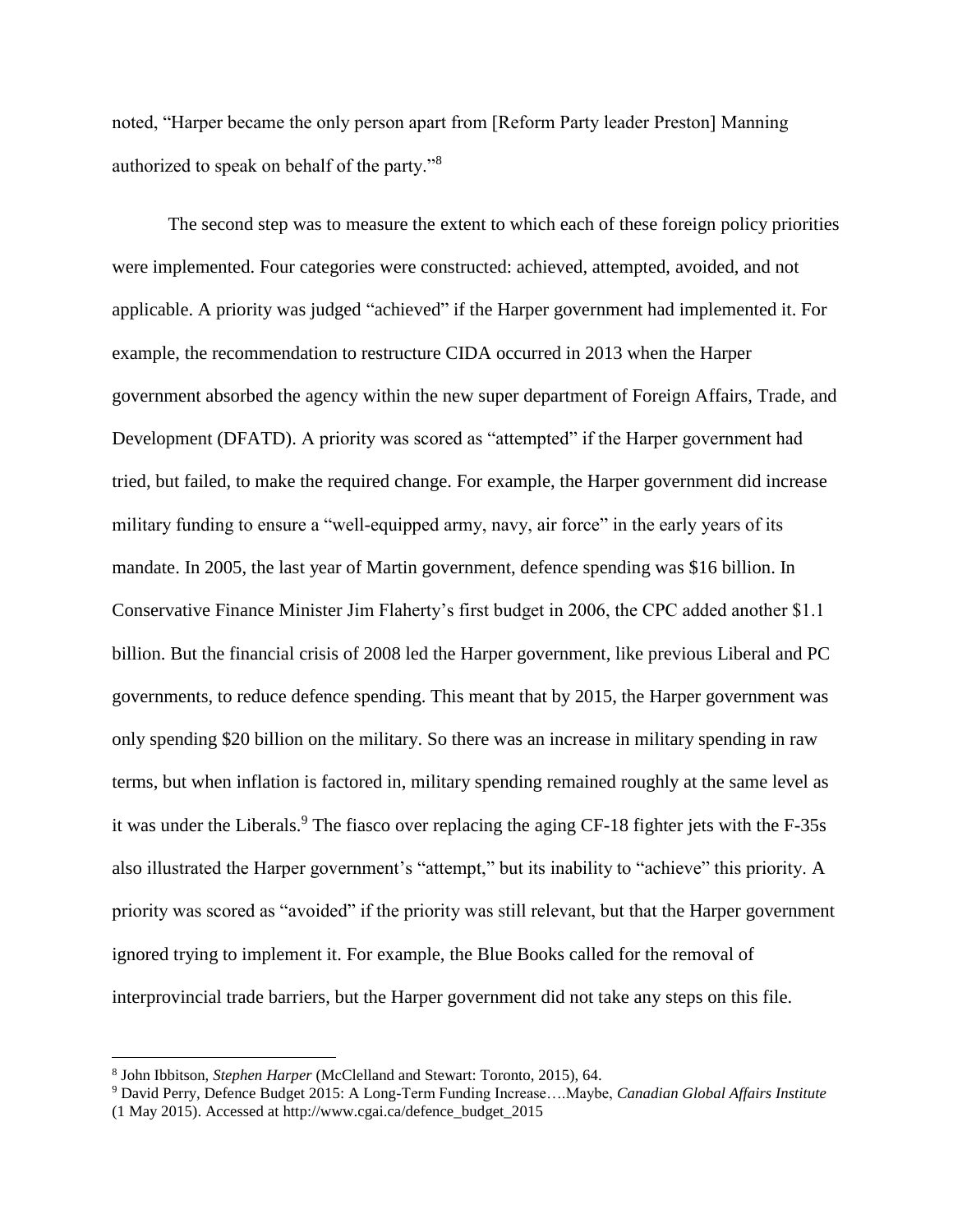Instead, it stood back and watched the provinces negotiate their own agreements like the one on Ontario-Quebec construction mobility<sup>10</sup> or the Western provinces partnership trade agreement.<sup>11</sup> A priority was judged "not applicable" because events had intervened. For example, the Reform Party Blue Books had endorsed the CUSFTA. But by the time that the Harper government took power in 2006, it was almost twenty years since the ratification of CUSFTA and, in fact, CUSFTA had been superseded by the North American Free Trade Agreement (NAFTA) which came into force in 1994. The scoring was based on government documents, important secondary sources, and the author's own knowledge of the Harper government's foreign policy record.<sup>12</sup> It is important to mention that I do not provide any explanation for why a specific recommendation was achieved, attempted, or avoided by the Harper government, instead I simply provide a scorecard on the rate of implementation. The results of this assessment are summarized in Table

2.

<sup>&</sup>lt;sup>10</sup> Ontario Ministry of Labour, Ontario-Quebec construction mobility (11 January 2016). Accessed at http://www.labour.gov.on.ca/english/jpo/index.php

<sup>11</sup> Canada's New West Partnership Trade Agreement (2010). Accessed at http://www.newwestpartnershiptrade.ca/

<sup>12</sup> Important secondary sources that have evaluated the Harper government's foreign policy include *International Journal* and the *Canadian Foreign Policy Journal* as well as the following books: Bratt and Kukucha, eds., *Readings in Canadian Foreign Policy;* Heather A. Smith and Clair Turenne Sjolander, eds., *Canada in the World: Internationalism in Canadian Foreign Policy* (Oxford University Press: Toronto, 2013); Kim Richard Nossal, Stéphane Roussel, and Stéphane Paquin, *International Policy and Politics in Canada* (Pearson: Toronto, 2011); and Adam Chapnick and Christopher J. Kukucha, eds., *Canadian International Policy, 2006-15: Continuity and Change under Conservative Minority and Majority Governments* (University of British Columbia Press: Vancouver, forthcoming).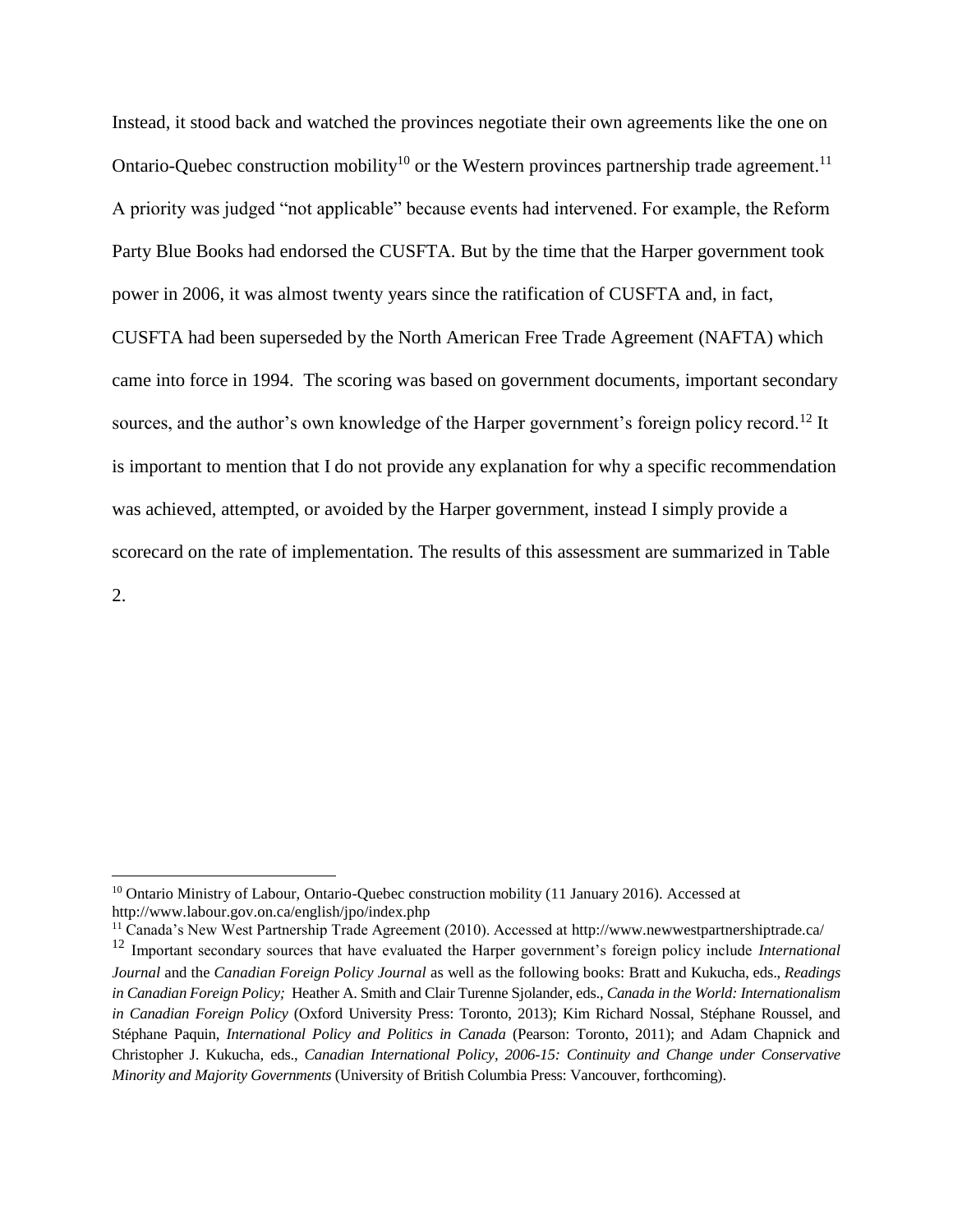## **TABLE 2**

| Category                  | <b>Item</b>                 | <b>Achieved</b> | <b>Attempted</b> | <b>Avoided</b>   | <b>Not</b>        |
|---------------------------|-----------------------------|-----------------|------------------|------------------|-------------------|
|                           |                             |                 |                  |                  | <b>Applicable</b> |
| Foreign<br><b>Affairs</b> |                             |                 |                  |                  |                   |
|                           | <b>Values of Political</b>  | X               |                  |                  |                   |
|                           | Democracy, Economic         |                 |                  |                  |                   |
|                           | Freedom, and Human          |                 |                  |                  |                   |
|                           | Rights                      |                 |                  |                  |                   |
|                           | Review participation in     | X               |                  |                  |                   |
|                           | international organizations |                 |                  |                  |                   |
|                           | Identity and proposed       |                 |                  | X                |                   |
|                           | position of all officials,  |                 |                  |                  |                   |
|                           | NGOs, individuals           |                 |                  |                  |                   |
|                           | speaking for Canada at      |                 |                  |                  |                   |
|                           | international or UN         |                 |                  |                  |                   |
|                           | conferences be fully        |                 |                  |                  |                   |
|                           | disclosed.                  |                 |                  |                  |                   |
|                           | All agreements and          |                 |                  | X                |                   |
|                           | declarations from           |                 |                  |                  |                   |
|                           | international or UN         |                 |                  |                  |                   |
|                           | conferences must be         |                 |                  |                  |                   |
|                           | ratified by Parliament.     |                 |                  |                  |                   |
| <b>International</b>      |                             |                 |                  |                  |                   |
| <b>Trade</b>              |                             |                 |                  |                  |                   |
|                           | <b>Pursue Free Trade</b>    | X               |                  |                  |                   |
|                           | Agreements                  |                 |                  |                  |                   |
|                           | <b>Support CUSFTA</b>       |                 |                  |                  | X                 |
|                           | Remove Interprovincial      |                 |                  | X                |                   |
|                           | <b>Trade Barriers</b>       |                 |                  |                  |                   |
|                           | Amend CUSFTA/NAFTA          |                 |                  | $\boldsymbol{X}$ |                   |
|                           | to include Water            |                 |                  |                  |                   |
|                           | Protection                  |                 |                  |                  |                   |
|                           | Promote Trade with          | X               |                  |                  |                   |
|                           | Pacific Rim Countries       |                 |                  |                  |                   |
|                           | Foreign investment policy   | X               |                  |                  |                   |
|                           | that has 9 principles.      |                 |                  |                  |                   |
|                           | Privatize EDC               |                 |                  | X                |                   |
| <b>Defence</b>            |                             |                 |                  |                  |                   |
|                           | Well-Equipped Army,         |                 | X                |                  |                   |
|                           | Navy, Air Force             |                 |                  |                  |                   |

## **Implementation of Reform Party Foreign Policy Priorities by Harper Government**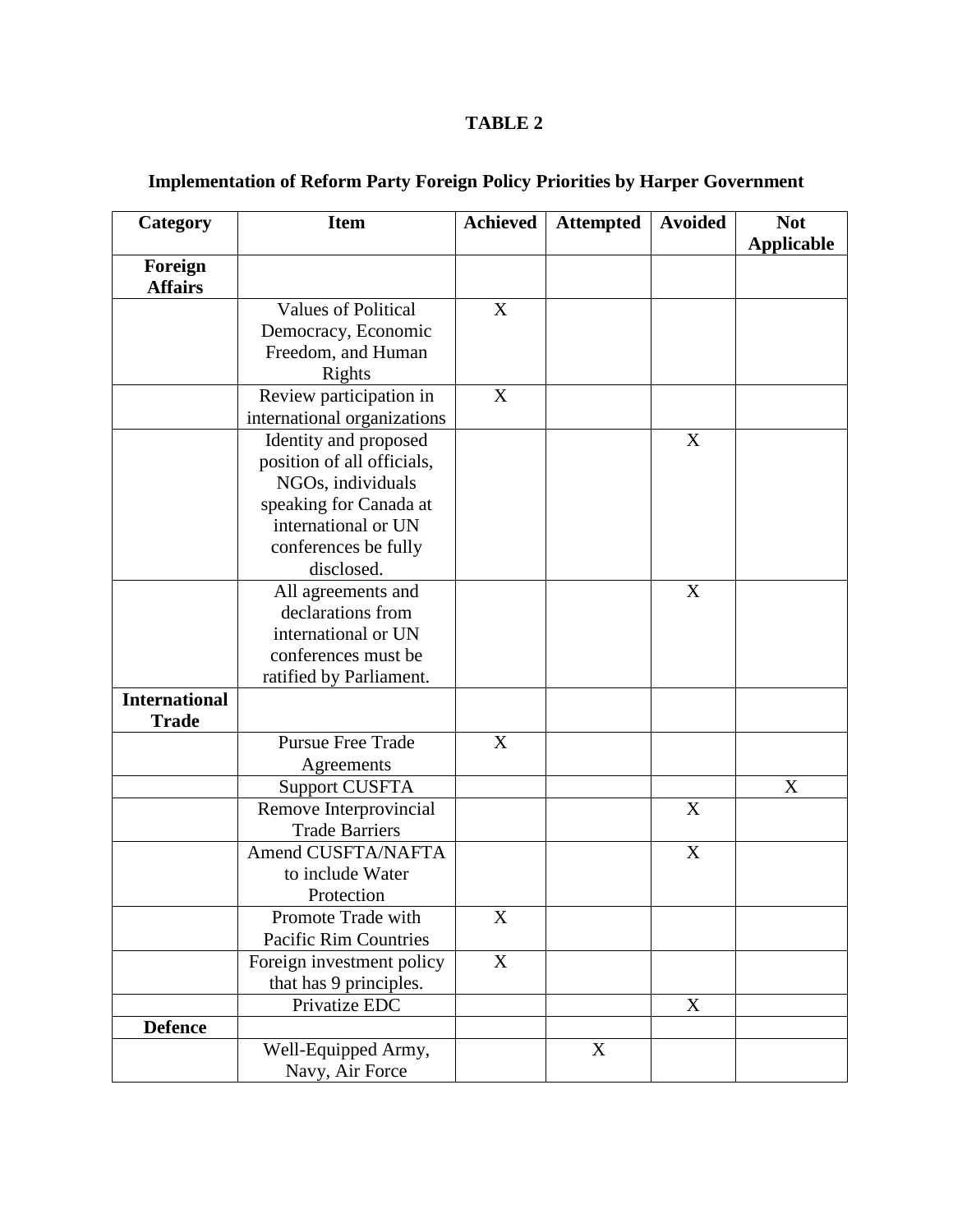|                    | Continue with                      | X                |   |   |  |
|--------------------|------------------------------------|------------------|---|---|--|
|                    | NORAD/NATO                         |                  |   |   |  |
|                    | Participate in International       |                  |   | X |  |
|                    | Peacekeeping                       |                  |   |   |  |
|                    | Participation in                   | X                |   |   |  |
|                    | <b>International Stabilization</b> |                  |   |   |  |
|                    | efforts with conditions            |                  |   |   |  |
|                    | (required                          |                  |   |   |  |
|                    | capabilities/resources,            |                  |   |   |  |
|                    | mission parameters                 |                  |   |   |  |
|                    | approved in advance,               |                  |   |   |  |
|                    | approved by Parliament)            |                  |   |   |  |
|                    | Search and Rescue                  | X                |   |   |  |
|                    | Capability                         |                  |   |   |  |
|                    | <b>Natural Disaster Response</b>   | $\boldsymbol{X}$ |   |   |  |
|                    | $Reserves = Regular$               |                  |   | X |  |
|                    | Forces                             |                  |   |   |  |
|                    | Create an Inspector                |                  |   | X |  |
|                    | General who reports to             |                  |   |   |  |
|                    | Chief of Defence Staff             |                  |   |   |  |
|                    | and/or Minister of                 |                  |   |   |  |
|                    | Defence                            |                  |   |   |  |
|                    | Create a Commissioner of           |                  |   | X |  |
|                    | Veterans' Affairs (who             |                  |   |   |  |
|                    | must be a veteran) at the          |                  |   |   |  |
|                    | Deputy Minister level to           |                  |   |   |  |
|                    | work with Ministers of             |                  |   |   |  |
|                    | Defence and Veteran's              |                  |   |   |  |
|                    | Affairs on behalf of               |                  |   |   |  |
|                    | veterans.                          |                  |   |   |  |
| <b>Foreign Aid</b> |                                    |                  |   |   |  |
|                    | Reduction of Foreign Aid           | X                |   |   |  |
|                    | Encourage Individuals and          | X                |   |   |  |
|                    | Private Organizations to           |                  |   |   |  |
|                    | supply foreign aid                 |                  |   |   |  |
|                    | Ban foreign aid to                 |                  | X |   |  |
|                    | countries that supress             |                  |   |   |  |
|                    | human rights                       |                  |   |   |  |
|                    | Create an aid                      | X                |   |   |  |
|                    | effectiveness unit within          |                  |   |   |  |
|                    | <b>CIDA</b>                        |                  |   |   |  |
|                    | Restructure CIDA                   | X                |   |   |  |
|                    | <b>Tied Aid</b>                    |                  |   | X |  |
| Immigration        |                                    |                  |   |   |  |
|                    | Immigration should be              | X                |   |   |  |
|                    | economic-based                     |                  |   |   |  |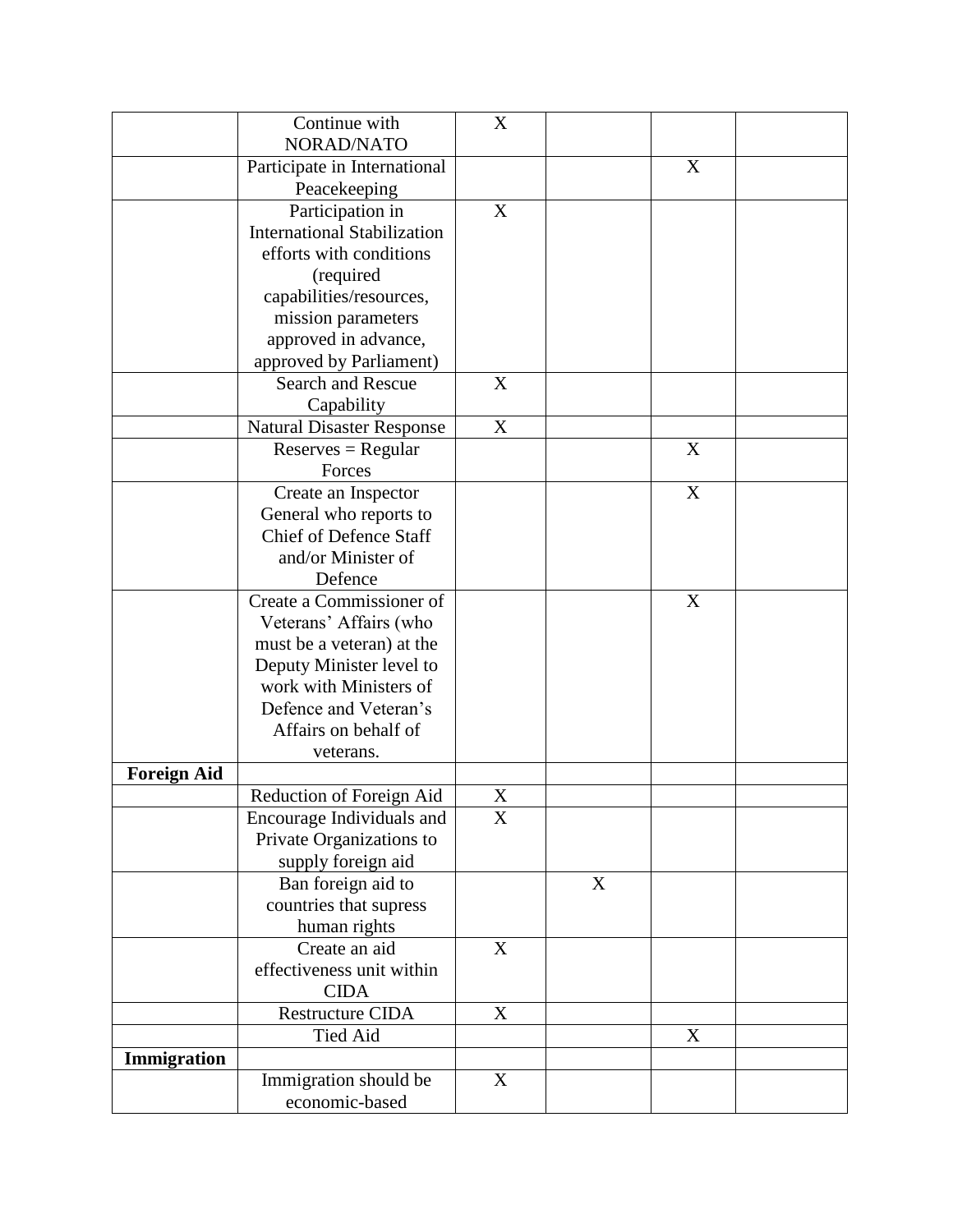| Genuine refugees should<br>be welcomed | X |   |   |
|----------------------------------------|---|---|---|
|                                        |   |   |   |
| Immigration should not be              |   |   | X |
| used to solve an aging                 |   |   |   |
| population                             |   |   |   |
| Changes to immigration                 |   | X |   |
| should require a                       |   |   |   |
| referendum                             |   |   |   |
| Immigration should not be              | X |   |   |
| based on race or creed                 |   |   |   |
| Immigration should be                  |   | X |   |
| 150, 000 a year when                   |   |   |   |
| unemployment is above                  |   |   |   |
| 10%. Increases in                      |   |   |   |
| immigration when below                 |   |   |   |
| 10%.                                   |   |   |   |

## **Results**

## *Foreign Affairs*

There were four priorities identified in the general category of foreign affairs. The first was an expression that Canadian foreign policy should be based on the following values: political democracy, economic freedom, and human rights. This was achieved by the Harper government. In a wide-ranging interview with Maclean's in 2011, Harper provided great insight into the values that he saw as underpinning Canadian foreign policy. Harper asserted that he saw international relations as "a struggle between good and bad" whereby "the real defining moments for the country and for the world are those big conflicts where everything's at stake and where you take a side and show that you can contribute to the right side." These "big conflicts" – where Canada has historically been on the right side of history such as World Wars I & II and the Cold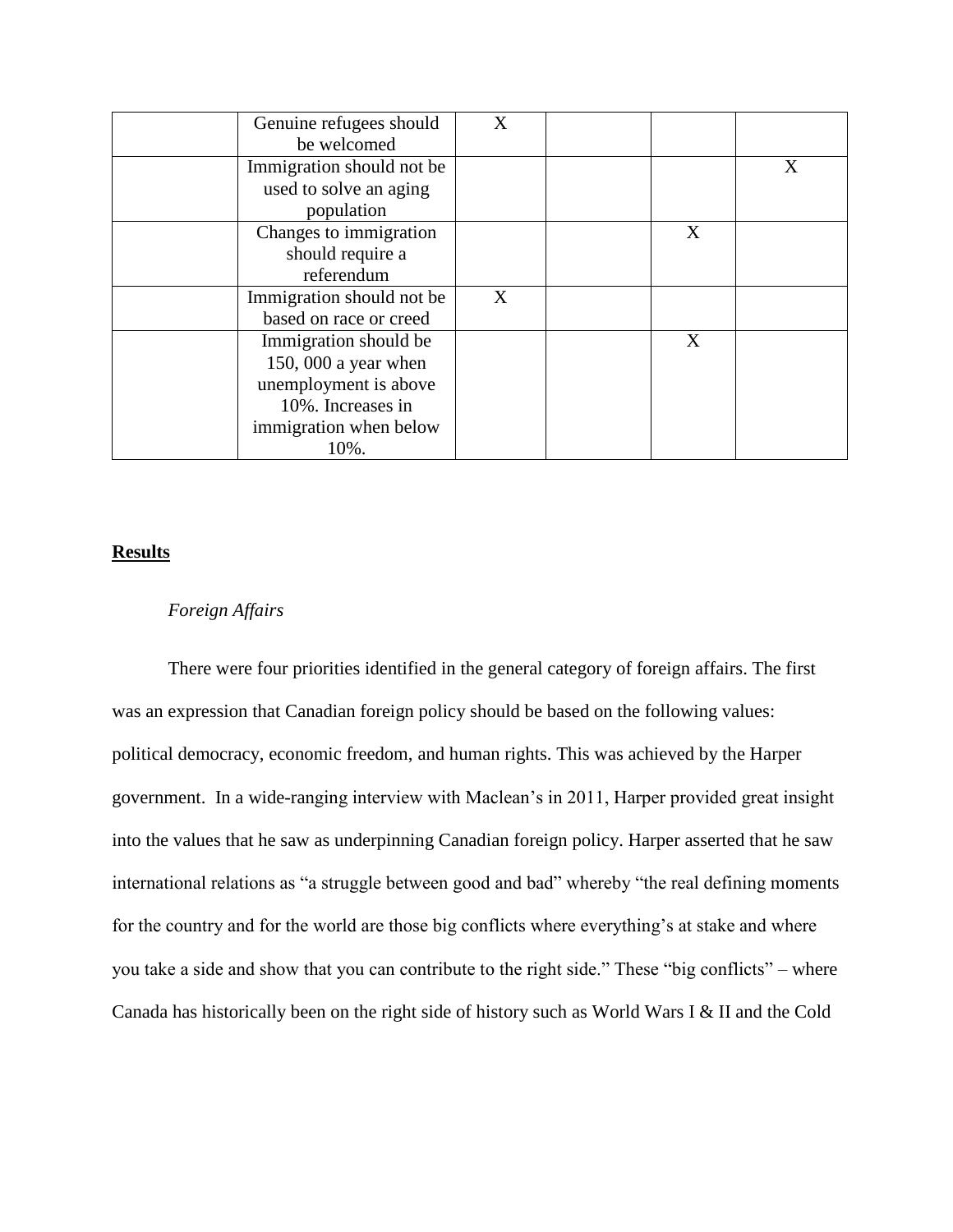War – have been "the real defining moments for the country and for the world."<sup>13</sup> Ian Brodie a political scientist who was also Harper's first of Chief of Staff (2006-2008) similarly argues that the Harper government has applied a principled approach to foreign policy by supporting Canada's democratic allies and opposing dictatorships and terrorist organizations. This could be seen in the diplomatic isolation of Iran, Russia, Hamas, and Hezbollah.<sup>14</sup>

The other foreign affairs priority that was achieved was a review of participation in international organizations. While there was no public review process, it is clear from examining the foreign policy record of the Harper government that an informal process occurred. In the case of NATO and the G7 there was strong support from the Harper government, but for the United Nations, Commonwealth, and La Francophonie there was less support and in many cases open hostility.<sup>15</sup> For example, Stephen Harper personally scolded the Commonwealth and La Francophonie for not sanctioning non-democratic members, and even reduced funding to the Commonwealth secretariat. The blatant disregard for the United Nations was best illustrated by Foreign Affairs Minister John Baird's speech at the General Assembly where he maintained that "Canada does not just 'go along' in order to 'get along.'" Canada respects "state sovereignty, but [it] will not 'go along' or look the other way when a minority is denied its human rights or fundamental freedoms."<sup>16</sup>

<sup>13</sup> Quoted in Kenneth Whyte, "In Conversation: Stephen Harper," *Maclean's* (5 July 2011).

<sup>&</sup>lt;sup>14</sup> Ian Brodie, "Canada disengaging from NATO, the UN and multilateralism? Not a change. Harper is an internationalist, albeit of a different kind" (25 September 2014). Accessed at http://opencanada.org

<sup>&</sup>lt;sup>15</sup> I develop this argument in more detail in "Stephen Harper and Multilateralism: A Rebuttal to Keating's Twilight of Canadian Multilateralism," in Robert W. Murray ed., *Multilateralism as State Strategy: Seeking Order in an Anarchic Society* (University of Alberta Press: Edmonton, AB, forthcoming).

<sup>&</sup>lt;sup>16</sup> John Baird, "Address to the United Nations General Assembly," New York (26 September 2011). Accessed at August 2014, http[:www.international.gc.ca/media/aff/speeches-discours/2011/2011-030.aspx?lang=eng](http://www.international.gc.ca/media/aff/speeches-discours/2011/2011-030.aspx?lang=eng)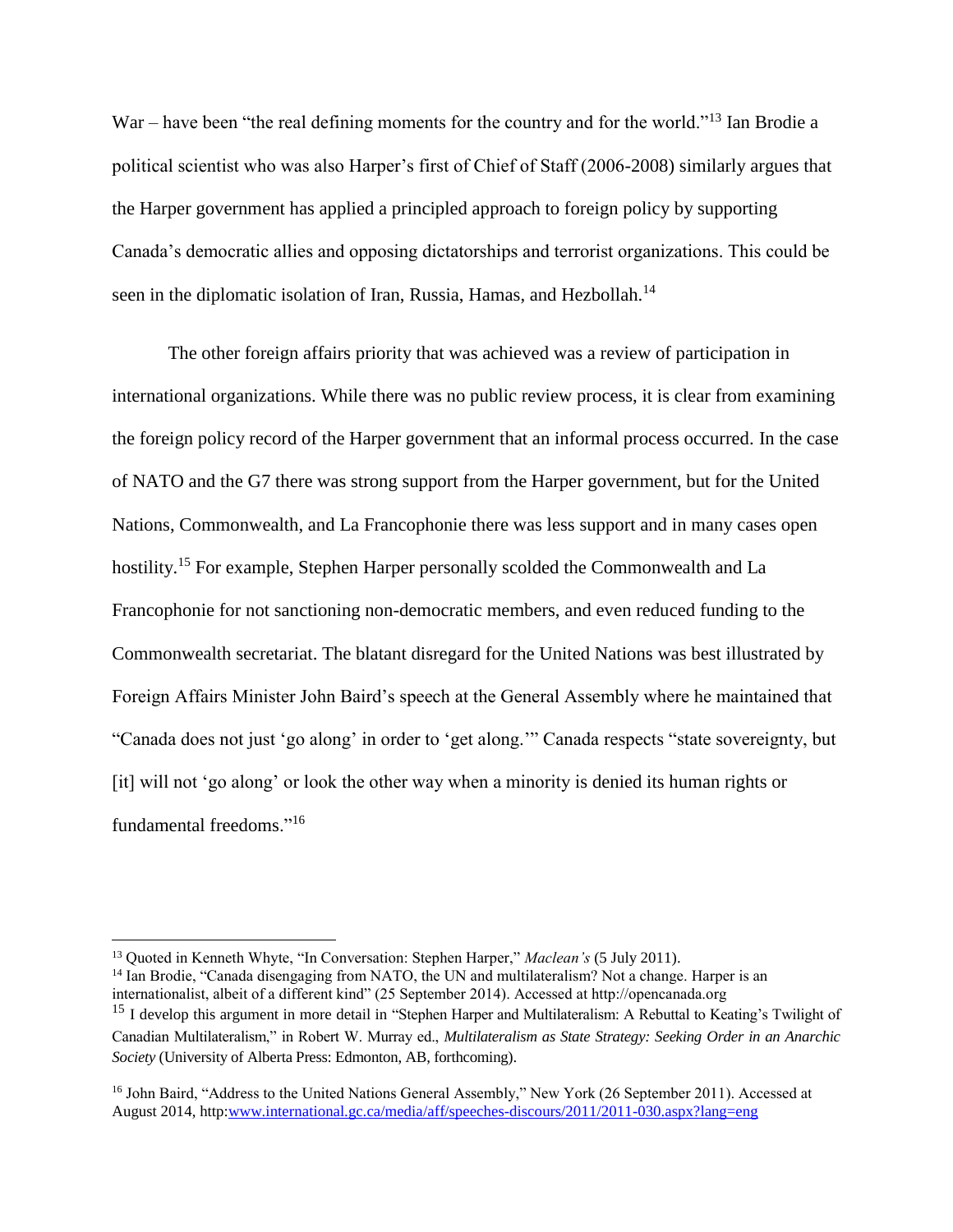The Harper government did not attempt to implement the remaining two foreign policy priorities: identify and proposed position of all officials, NGOs, individuals speaking for Canada at international or UN conferences be fully disclosed and all agreements and declarations from international or UN conferences must be ratified by Parliament. The Harper government, like all previous Canadian governments, maintained executive privilege on the ratification of international agreements.

### *International Trade*

The Harper government achieved several of the Reform Party priorities in the area of international trade. In particular, it pursued free trade agreements and promoted trade with Pacific Rim countries through the Comprehensive Economic and Trade Agreement (CETA) with the European Union, the bilateral trade agreement with South Korea, and the Trans-Pacific Partnership (TPP) which included Japan and other Asian countries.

The 1999 Blue Book added a recommendation to adopt a foreign investment policy that contained nine principles. These principles included:

- transparency in multilateral negotiations [avoided];
- national treatment of investment [achieved];
- investment protection [achieved];
- effective dispute settlement mechanism [attempted];
- elimination of performance requirements [avoided];
- freedom to transfer payments and after-tax profits [avoided];
- free movement of key personnel [achieved];
- minimal sectoral exemptions [attempted];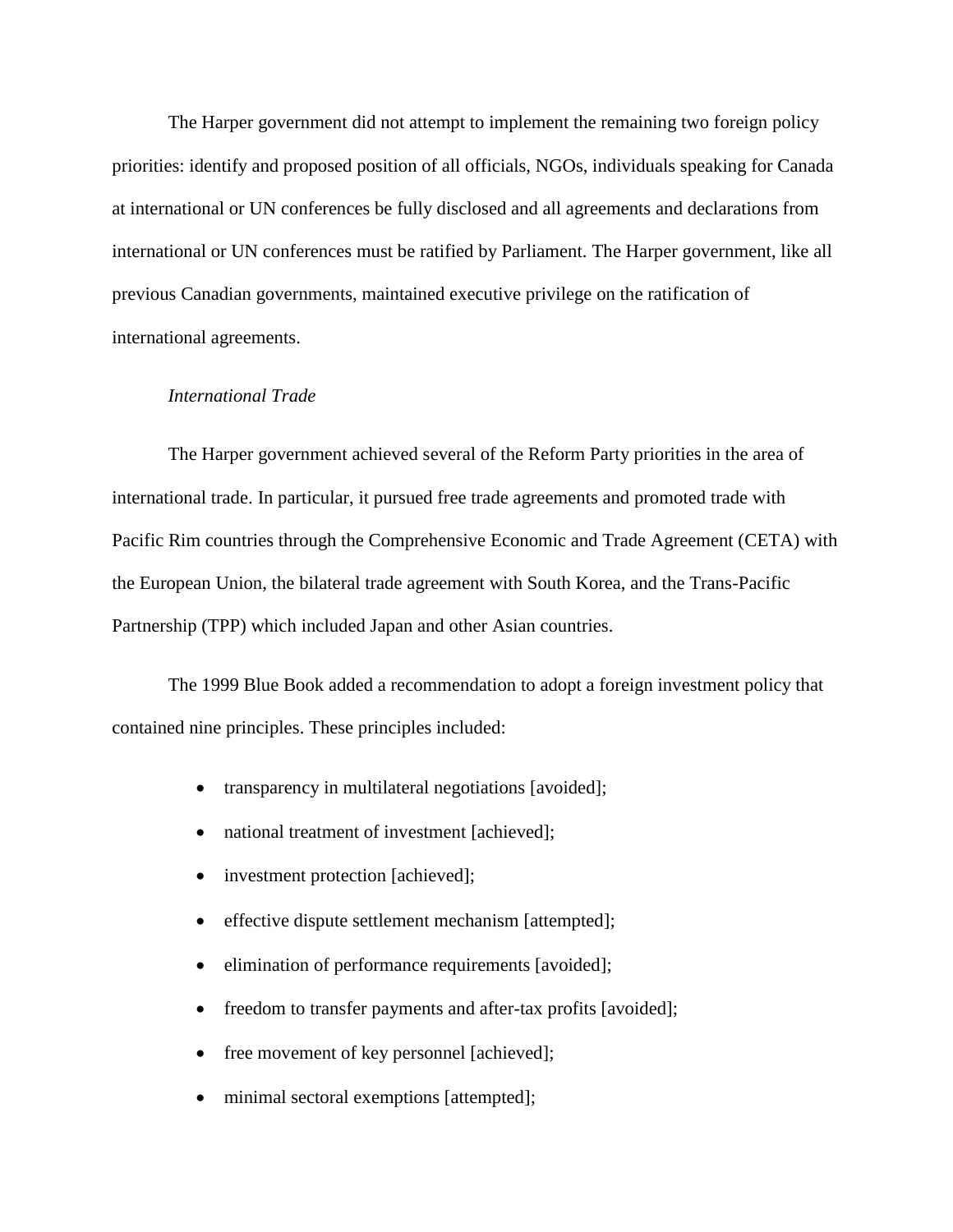Retain Canadian sovereignty over social programs, health care, conservation of natural resources, and protection of the environment [achieved].<sup>17</sup>

On balance, this Reform Party recommendation was scored as achieved because of the four achieved principles, as comparted to two attempts, and three avoidances.

The Harper government, as mentioned earlier in this paper, avoided the recommendation to remove interprovincial trade barriers. In addition, it also avoided the Reform Party's recommendation to privatize the Export Development Corporation and to amend CUSFTA/NAFTA to include the protection of Canadian water. There was one international trade recommendation which was scored as non-applicable, the support of CUSFTA.

#### *Defence*

 $\overline{a}$ 

The Harper government continued to be a member of the North American Aerospace Defence Command (NORAD) and the North Atlantic Treaty Organization (NATO). In fact, the Harper government was very active in working closely with its NATO allies in the wars in Afghanistan and Libya. Thus, this recommendation was easily achieved.

The Harper government also put additional resources into the Canadian Forces that has enhanced both its search and rescue capability and its natural disaster response. In particular, purchasing the massive Globemaster cargo planes greatly increased Canada's strategic airlift capability. This meant that Canada's Disaster Assistance Response Team (DART) was

<sup>17</sup> Reform, *Principles and Policies of the Reform Party of Canada – 1999,* 27*.* For an analysis of Canadian investment policy see Elizabeth Smythe, "Canada and the Negotiation of Investment Rules: Open for Whose Business?" in Bratt and Kukucha, eds., *Readings in Canadian Foreign Policy,* 415-433.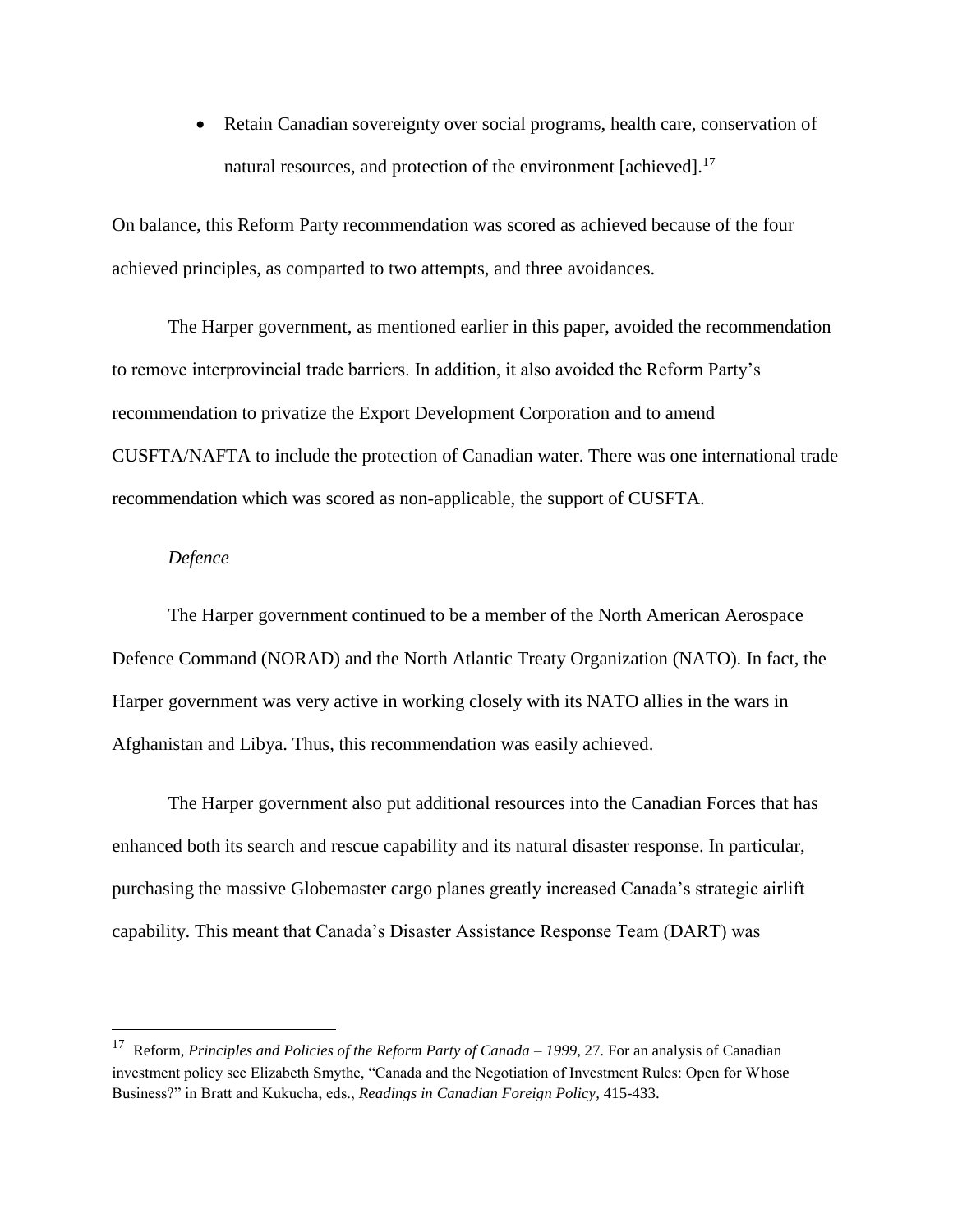substantially more effective in responding to the 2010 Haitian earthquake than it had been to the 2004 Tsunami in South Asia. Therefore, these Reform Party priorities were achieved too.

The Harper government achieved the implementation of the Reform Party recommendation about participating in international stabilization efforts. The key aspects to this recommendation was that it would require appropriate capabilities and resources, the mission parameters approved in advance, and approved by Parliament. The Harper government did have Parliamentary votes on the deployment of the Canadian Forces to the international missions in Afghanistan, Libya, and ISIS.

As mentioned earlier in the paper, the Harper government did attempt to ensure that Canada had a well-equipped army, navy, air force, but this commitment waned over time. By 2015, the defence budget looked very similar to the one in 2005 and there remained hard questions about the state of its military procurement.

The Reform Party put a lot of emphasis on the role of reservists in the Canadian Forces. It wanted numerical equivalency with the regular forces as well as being issued similar equipment. On both of these criteria, the Harper government avoided implementing this recommendation. By the end of the Harper government, the reservists target number was 27, 000, but, according to the Auditor-General, only 13, 944 reservists were ready for duty. In contrast, there are 68, 000 regular forces; a far cry from equal. The Auditor-General report also found that reserve units lacked appropriate equipment and training.<sup>18</sup>

<sup>18</sup> Murray Brewster, "Canada's army reserve lacking soldiers, equipment, training, audit finds," *CBC News* (3 May 2016). Accessed at http://www.cbc.ca/news/politics/auditor-general-report-army-reserves-1.3563990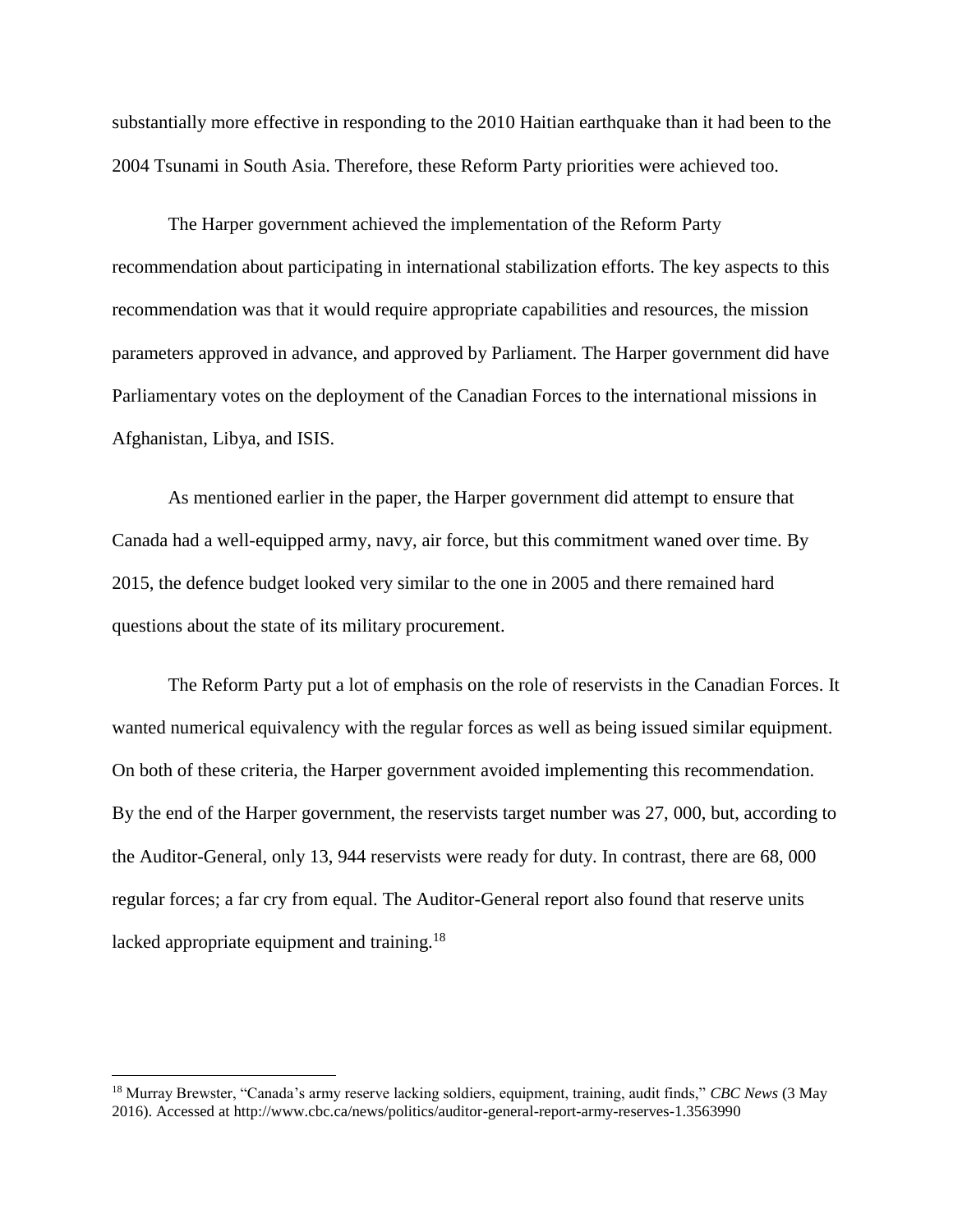When it comes to participation in international peacekeeping, the Harper government avoided this recommendation. They perpetuated the trend that had started under the Chrétien and Martin Liberals with the decreasing Canadian participation in UN peacekeeping operations. In the early 1990s, Canada had between 4, 000 – 5, 000 troops deployed on UN peacekeeping operations, but by 2005 it had dropped to 312.<sup>19</sup> During the years of the Harper government, that figure got even lower. By December 2015, Canada had only 84 police, 9 military experts, and 20 troops on UN peacekeeping operations.<sup>20</sup>

The Harper government also avoided other Reform Party recommendations. It never created an Inspector General who reports to Chief of Defence Staff and/or Minister of Defence nor did it create a Commissioner of Veterans' Affairs (who must be a veteran) at the Deputy Minister level to work with Ministers of Defence and Veteran's Affairs on behalf of veterans.

### *Foreign Aid*

 $\overline{a}$ 

The majority of the Reform Party priorities regarding foreign aid were achieved by the Harper government. As mentioned above, CIDA was restructured. In addition, there was a reduction in overall foreign aid. In 2005, Canada spent \$4.3 billion on foreign aid, but the Harper government gradually increased it over the length of its mandate. By 2011, it had peaked at \$5.9 billion. But then, with a majority government, the Harper government was able to start to reduce its foreign aid commitment. By 2014, Canada only gave \$4.9 billion, $^{21}$  and in the 2015 budget,

<sup>&</sup>lt;sup>19</sup> Duane Bratt, "Warriors or Boy Scouts? Canada and Peace Support Operations," in Duane Bratt and Christopher J. Kukucha, eds., *Readings in Canadian Foreign Policy: Classic Debates and New Ideas* (Oxford University Press: Toronto, 2007), 238-248.

 $20$  United Nations, "United Nations Peacekeeping," (2015). Accessed at

http://www.un.org/en/peacekeeping/resources/statistics/contributors.shtml

<sup>21</sup> Canadian International Development Platform, "Canada's foreign aid" (2015). Accessed at http://cidpnsi.ca/canadas-foreign-aid-2012-2/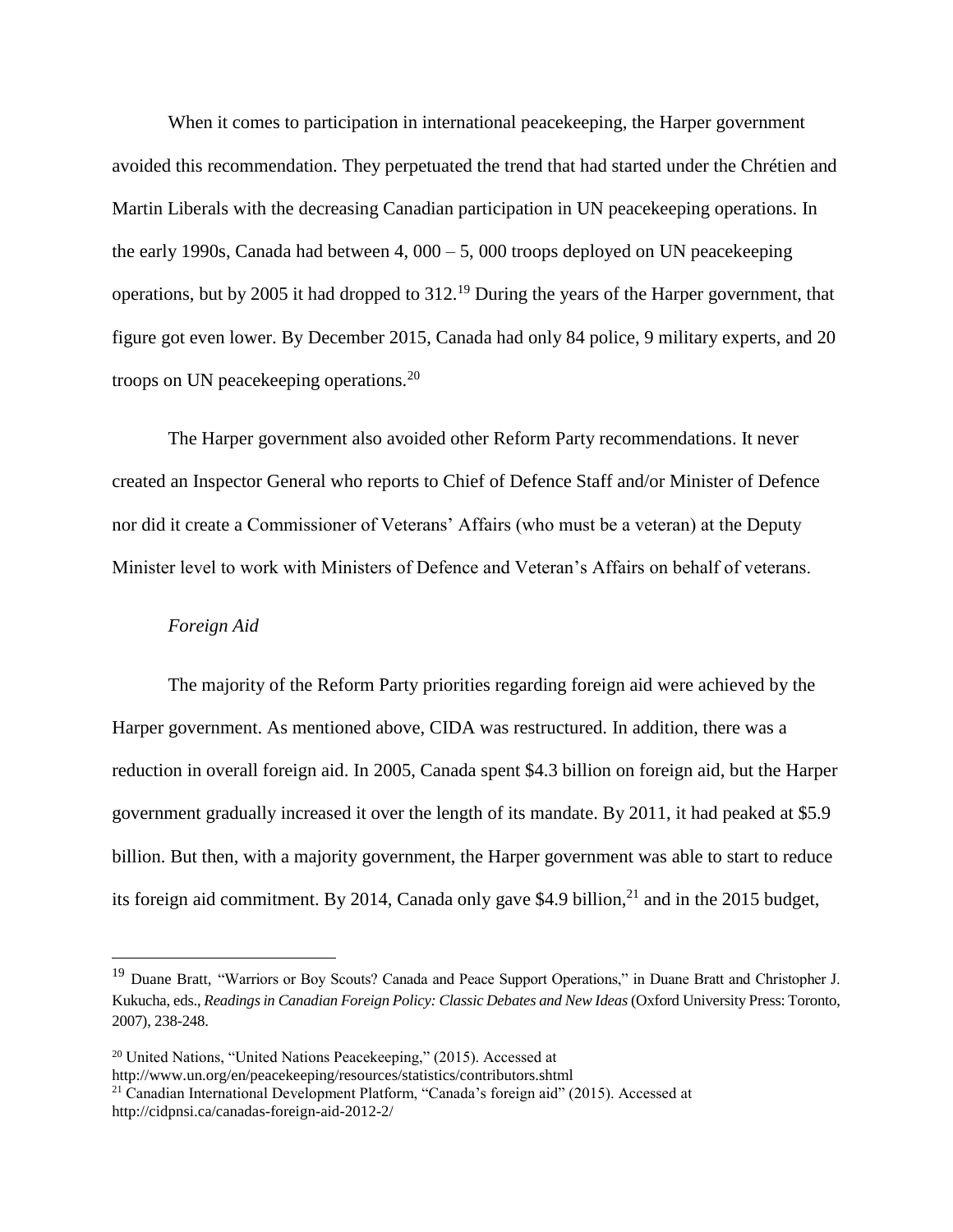Finance Minister Joe Oliver imposed a five year freeze on foreign aid.<sup>22</sup> Establishing an aid effectiveness office in CIDA was scored as achieved even though no specific office was created. This is because the Harper government emphasized the importance of aid effectiveness as a governing principle of its foreign aid policy.<sup>23</sup> The Harper government has also achieved the goal of encouraging individuals and private organizations to supply foreign aid.<sup>24</sup>

In the case of the Reform Party recommendation to ban foreign aid to countries that suppress human rights, this is scored as attempted. This is because the record is mixed. On the one hand, a private member's bill entitled the Official Development Assistance Accountability Act, which included references to international human rights standards, was passed in 2008. On the other hand, the Harper government actually added several of the countries of focus for disbursements of Canadian aid who were major violators of human rights, ie., Afghanistan, Democratic Republic of the Congo, and Myanmar/Burma.

There was only one Reform Party foreign aid priority which the Harper government avoided; tied aid. Not only did the Harper government avoid the Reform Party recommendation of tied aid, but they continued the process of abolishing all tied aid that had been started by the previous Liberal government.<sup>25</sup>

<sup>22</sup> Mike Blanchfield, "Canada slides in foreign aid rankings," *Toronto Star* (8 April 2015).

<sup>&</sup>lt;sup>23</sup> See Stephen Brown, "Aid Effectiveness and the Framing of New Canadian Aid Initiatives," in Bratt and Kukucha, eds., *Readings in Canadian Foreign Policy,* 467-481.

<sup>24</sup> Global Affairs Canada, "Private sector as partners in development," (5 April 2016). Accessed at http://www.international.gc.ca/development-developpement/partners-partenaires/ps-sp.aspx?lang=eng <sup>25</sup> Global Affairs Canada, "Canada Fully Unties its Development Aid," (5 September 2008). Accessed at http://www.acdi-cida.gc.ca/acdi-cida/acdi-cida.nsf/eng/NAT-9583229-GQC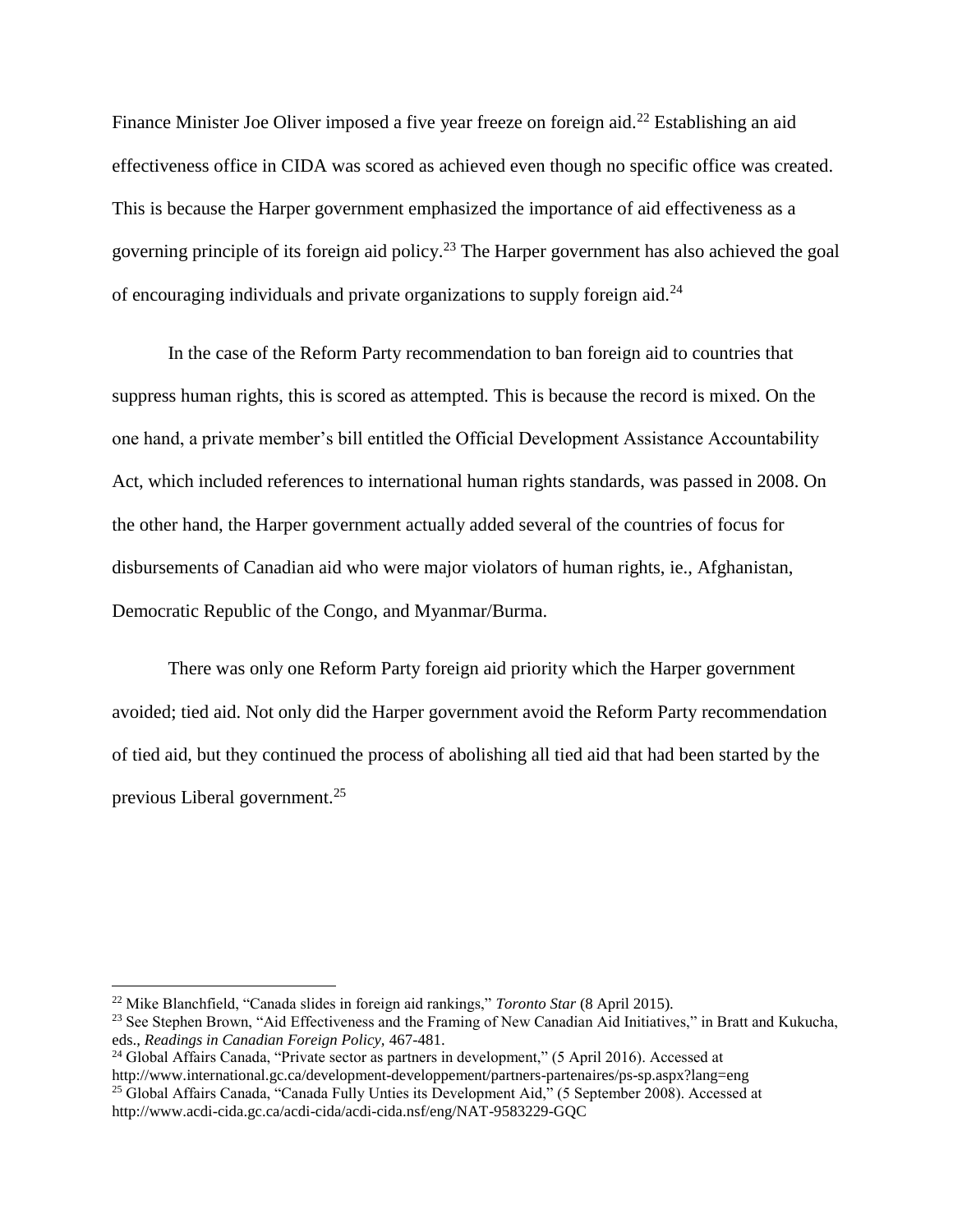## *Immigration*

According to John Ibbitson, the most contentious aspect of the Reform Party Blue Books, foreign or domestic policy, was the 1988 recommendation that "immigration should not be based on race or creed, as it was in the past, nor should it be explicitly designed to radically alter the ethnic makeup of Canada, as it increasingly seems to be."<sup>26</sup> Ibbitson writes that "it is hard not to conclude from that paragraph that Reform wanted to keep Canada white by limiting immigration from developing countries."<sup>27</sup> This recommendation was modified in subsequent Blue Books to state simply that "the Reform Party opposes any immigration policy based on race or creed." The Harper government achieved this later version of the recommendation. Other parts of the Blue Book recommendations on immigration were also achieved by the Harper government. These included that immigration should be economic-based and that genuine refugees should be welcomed. While the issue of Syrian refugees was an election issue in 2015, the debate between the Conservatives, Liberals, and New Democrats was about the number of refugees and the speed with which they should be accepted, not whether they were genuine refugees.

One Blue Book recommendation which was judged to be not applicable was that immigration should not be used to solve an aging population. While there has been plenty of discussion about the link between immigration and an aging population in Atlantic Canada, there was no evidence that this was ever raised as an issue during the tenure of the Harper government.

As with all of the Reform Party's direct democracy ideas, the Harper government avoided having a referendum on any changes to immigration policy including sponsorship requirements

<sup>26</sup> Reform, *Platform and Statement of Principles of the Reform Party of Canada* (1988), 23.

<sup>27</sup> Ibbitson, *Stephen Harper,* 64.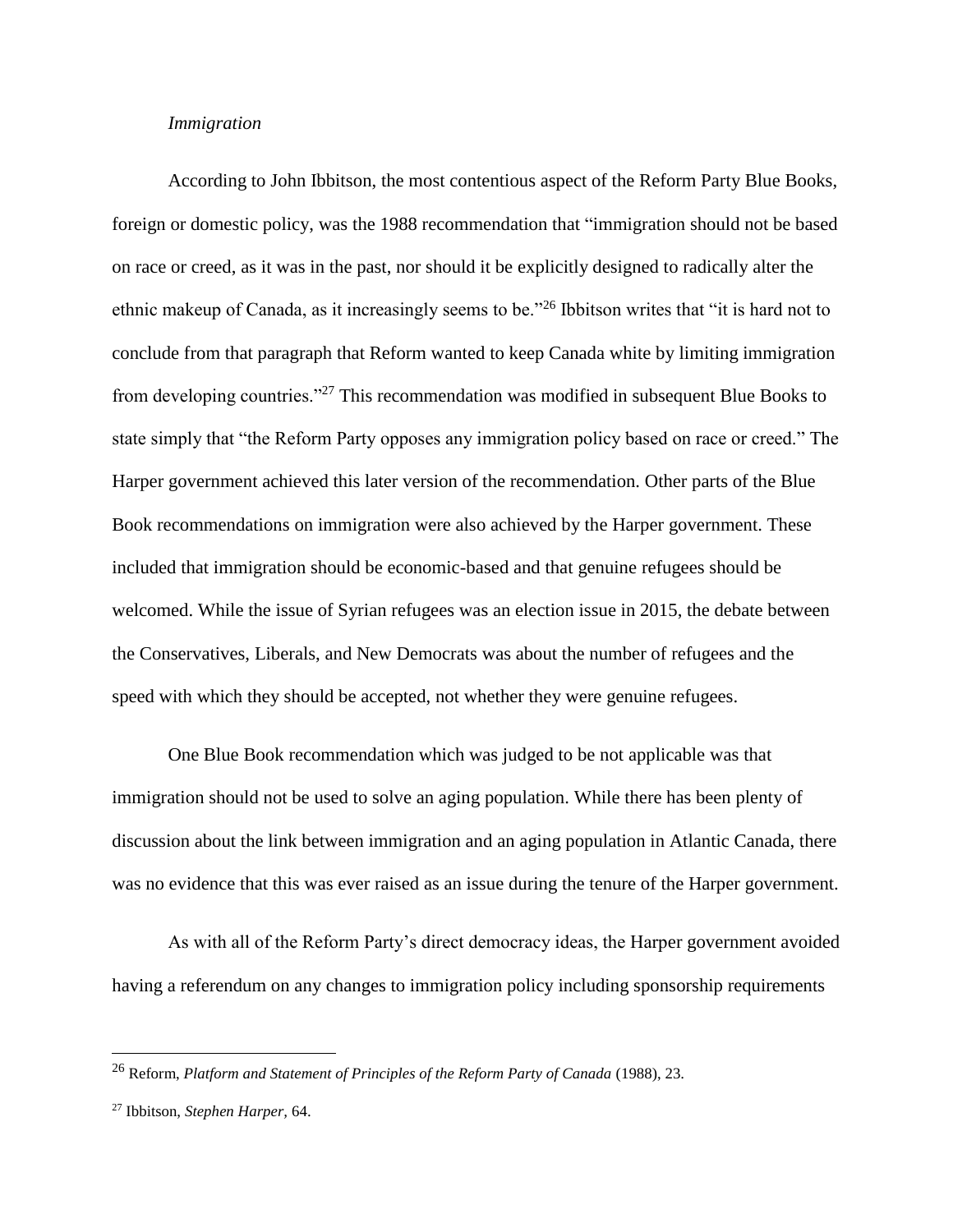or amnesties. They also avoided the immigration numerical targets set by the Reform Party of 150, 000 a year when unemployment is above 10%. Increases in immigration when below 10%. During the Harper years, Canada accepted over 250, 000 new immigrants a year.

The above analysis shows that the Harper Government implemented half of the Reform Party Blue Book recommendations on Canadian foreign policy. Of the remaining 16 recommendations, 2 were attempted, 12 were avoided, and 2 were judged to be not applicable. Table 3 summarizes this information.

## **Table 3**

## **Summary of Harper Government's Implementation of**

### **Reform Party Foreign Policy Priorities**

| <b>Reform Party</b><br><b>Priorities</b> | <b>Achieved</b> | <b>Attempted</b> | <b>Avoided</b> | <b>Not Applicable</b> |
|------------------------------------------|-----------------|------------------|----------------|-----------------------|
|                                          |                 |                  | 14             |                       |

## **Foreign vs Domestic Policy**

In contrast to the Harper government's implementation of the Reform Party's recommendations on foreign policy, they were not nearly as successful in implementing many of the Reform Party domestic policy proposals. Space limitations prevent a comprehensive content analysis of the domestic policy recommendations contained within the Blue Books (whose number greatly exceed the foreign policy priorities), but a cursory survey shows that many of the most important ones were not implemented by the Harper government. For example, they completely avoided introducing any elements of direct democracy that the Reformers had advocated. No recall of MPs. No referendums. The Harper government also strenuously avoided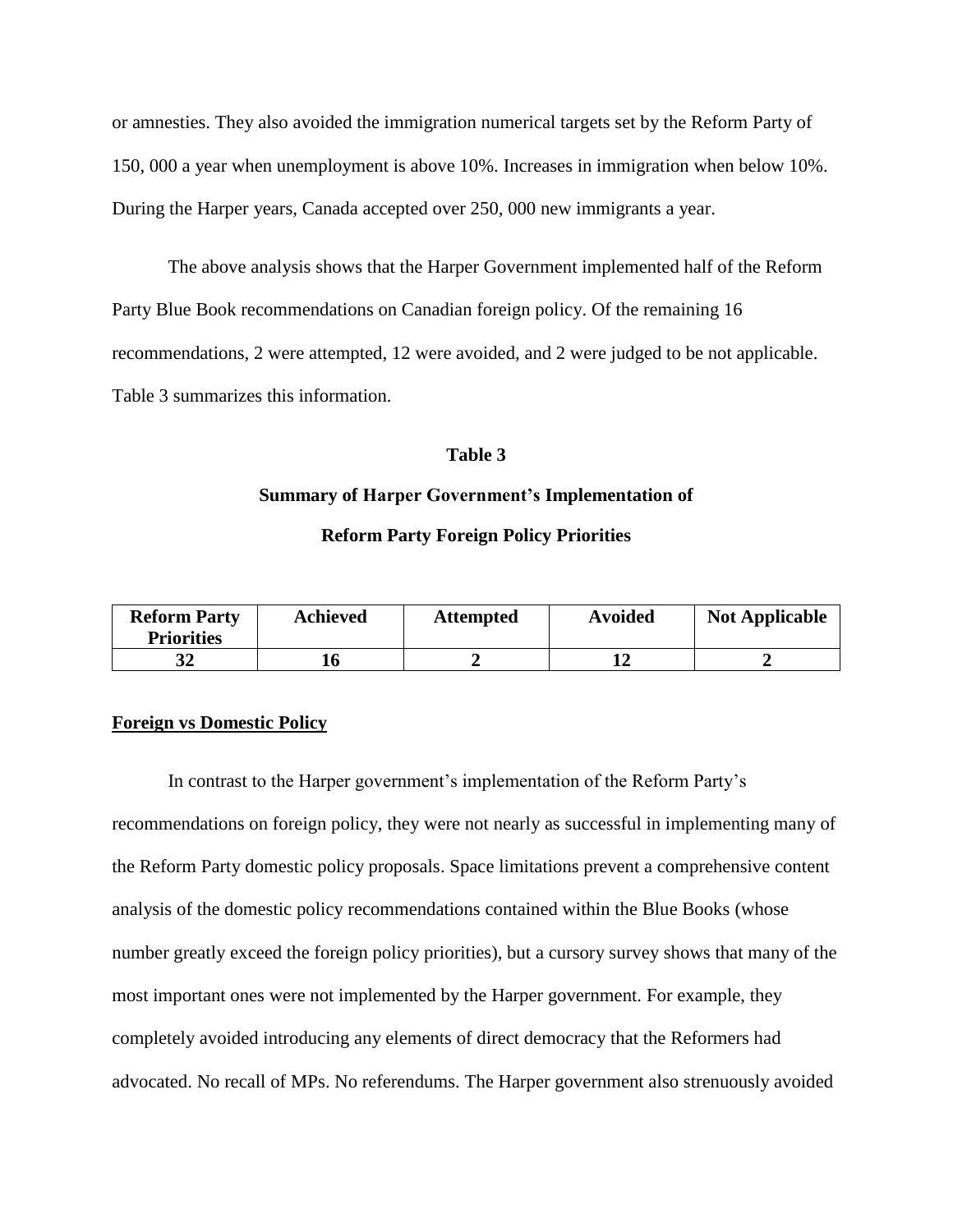any of the social policies such as a free vote by MPs on abortion. They also avoided some of the more contentious items on multiculturalism such as preserving "the distinctive heritage and tradition of the RCMP by retaining the uniformity of dress code. Changes should not be made for religious or ethnic reasons."<sup>28</sup> This was a clear reference to the controversy over allowing Sikh RCMP officers to wear their turban as part of the RCMP uniform. There were also attempts, but no achievements, on Senate reform. Finally, the Harper government did achieve a few of the Blue Book recommendations. For example, many of the recommendations around criminal justice, ie., abolishing the firearms registry, legislating mandatory minimum sentences, and establishing a victims bill of rights.

Why did the Harper government implement the Reform Party's foreign policy agenda to a much greater degree than its domestic agenda? There may be a number of reasons that explain this discrepancy, but one likely factor was that all Canadian governments have a much greater freedom of action in the international arena than they do over domestic policy. The constraints of provinces, public opinion, and the courts are much lower in foreign policy. In domestic policy, many spheres are in provincial jurisdiction or shared jurisdiction between the federal and provincial governments. But in foreign policy, the federal government is preeminent. Canadian public opinion has always been more concerned with domestic policy than foreign policy. This can best be seen during elections, where there have only been a few elections where foreign policy played a significant role: 1944 and the issue of conscription, 1963 and the issue of American nuclear weapons on Canadian soli, and 1988 and the CUSFTA debate. This trend continued during the elections that Harper fought in 2004, 2005-6, 2008, and 2011. Foreign

<sup>28</sup> Reform, *Platform and Statement of Principles of the Reform Party of Canada* (1991), 31.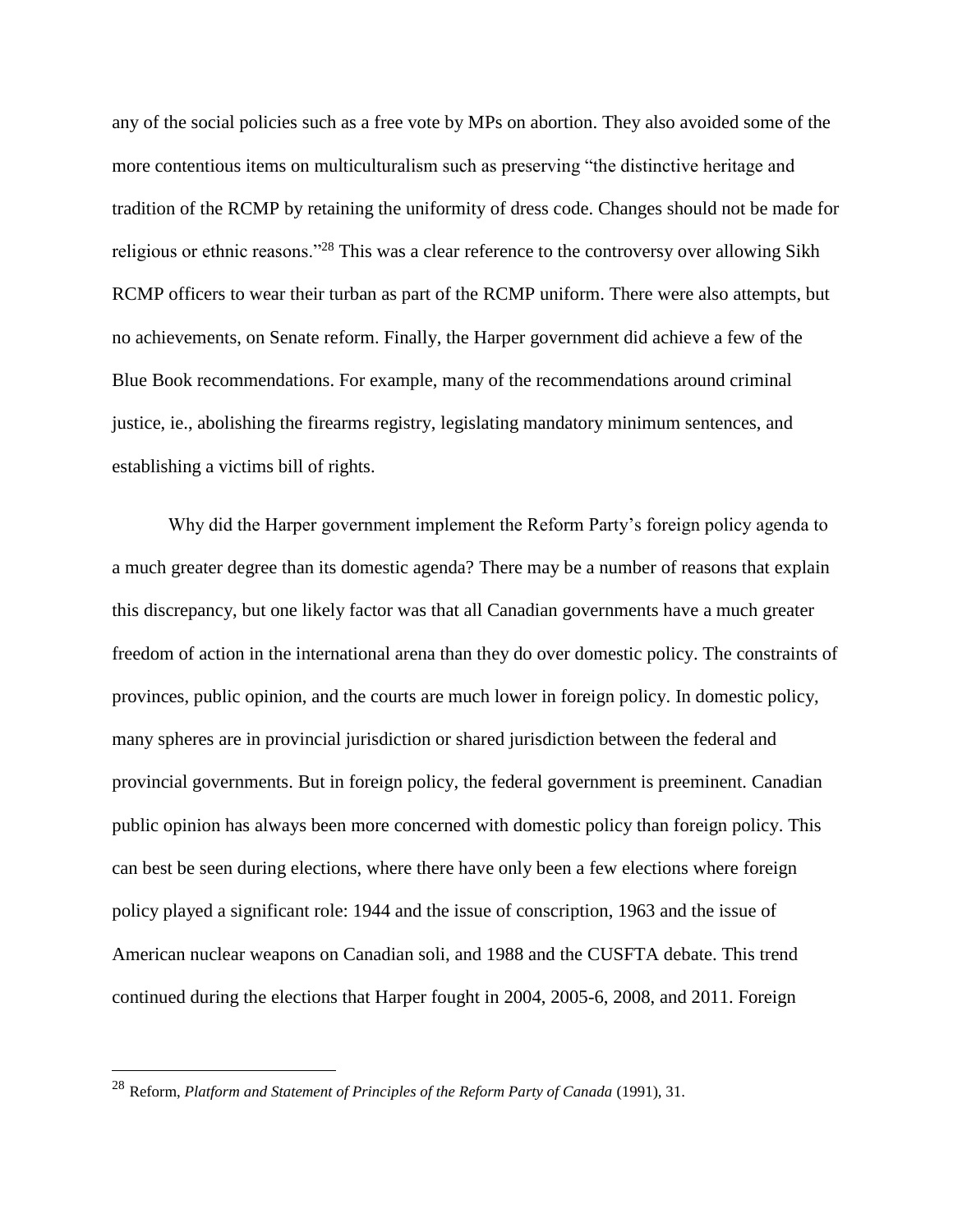policy, particularly over the issue of Syrian refugees, was an election issue in 2015, but it still had a smaller impact than domestic policy, the comparative personalities of Harper vs Justin Trudeau, or the old "time for a change" refrain. The Canadian Supreme Court, and other lower courts, have ruled against several of the Harper government's domestic initiatives, ie., minimum sentencing guidelines, Senate reform, etc. However, the courts often deferred in the foreign policy realm.

The fewer constraints in foreign policy gave the Harper government the opportunity to make more substantive change, including responding to its electoral base that was associated with the Reform Party. What it could not implement on the domestic side (ie., Triple E Senate) it could implement on the foreign policy side (ie., negotiate free trade agreements). One good example of this was on the issue of abortion. Despite the demands of the Reform Party, the Harper government never held a free vote on abortion. But when it launched its landmark maternal, newborn, and child health initiative at the G8 summit in Muskoka, Ontario in June 2010 – committing \$2.5 billion – it made sure that access or funding of abortion would not be included.

## **Conclusion**

This paper has demonstrated that the Reform Party, through the articulation of its foreign policy priorities listed in its Blue Books, had a clear influence on the foreign policy of the Harper government. The content analysis of the Blue Books identified 32 priorities in the areas of foreign affairs, international trade, defence, foreign aid, and immigration. An evaluation of the